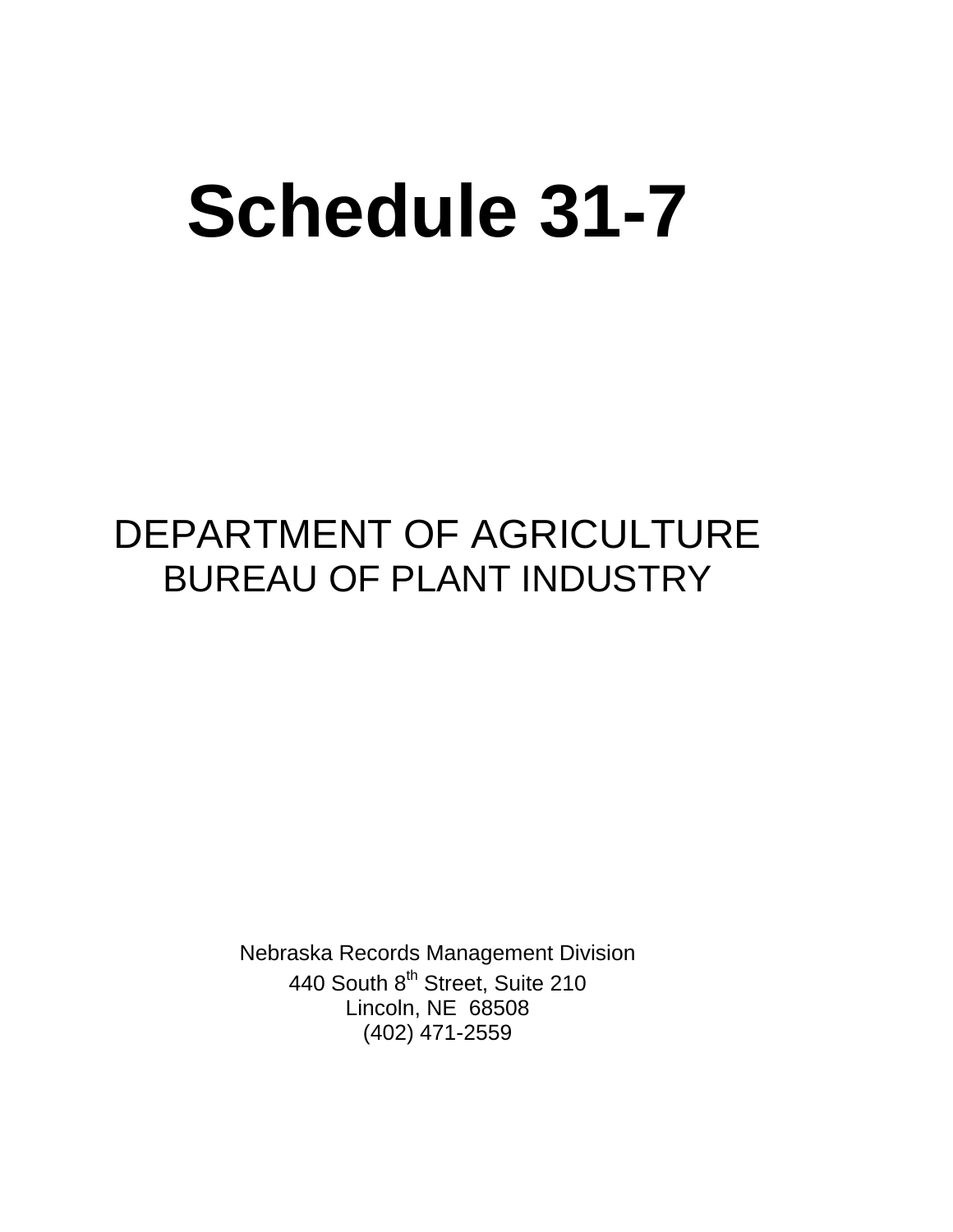| <b>REQUEST FOR APPROVAL</b><br>OF RECORDS RETENTION         | <b>SCHEDULE</b><br>$31 - 7$             |
|-------------------------------------------------------------|-----------------------------------------|
| <b>AND DISPOSITION SCHEDULE</b>                             | AGENCY, BOARD OR COMMISSION             |
|                                                             | <b>DEPARTMENT OF AGRICULTURE</b>        |
|                                                             | DIVISION, BUREAU OR OTHER UNIT          |
| TO: STATE RECORDS ADMINISTRATOR<br><b>STATE OF NEBRASKA</b> | <b>BUREAU OF PLANT INDUSTRY</b>         |
|                                                             | Supersedes edition of February 26, 1990 |

#### **PART I -- AGENCY STATEMENT**

In accordance with Section 84-1212.01, R.R.S. 1943, approval of the attached records retention and disposition schedule by the State Records Administrator is hereby requested. Retention periods and dispositions have been recommended by this agency after a careful evaluation of all factors listed in Section 84-1212.01, R.R.S. 1943.

| <b>SIGNATURE-</b>   |     |
|---------------------|-----|
|                     |     |
| Melin<br>lion       |     |
| <b>TITLE</b><br>- 1 |     |
|                     | DA1 |
|                     |     |
| rcete               |     |
|                     |     |
|                     |     |

#### PART II - ARCHIVAL APPROVAL

The attached schedule has been analyzed, all archival and historical material has been properly identified, no disposition except by transfer to the State Archives has been recommended for such material, and this schedule is approved as submitted.

**SIGNATURE** 

andrea I. Faling

 $Apr.6, 2005$ **STATE ARCHIVIST** 

**DATE** 

#### PART III -- APPROVAL BY STATE RECORDS ADMINISTRATOR

| The attached schedule has been reviewed in accordance with Section 84-1212.01,<br>R.R.S. 1943, and is approved as submitted. |  |
|------------------------------------------------------------------------------------------------------------------------------|--|
| <b>SIGNATURE</b><br>DATE<br>STATE RECORDS ADMINISTRATOR                                                                      |  |
| <b>RMA 01005D</b>                                                                                                            |  |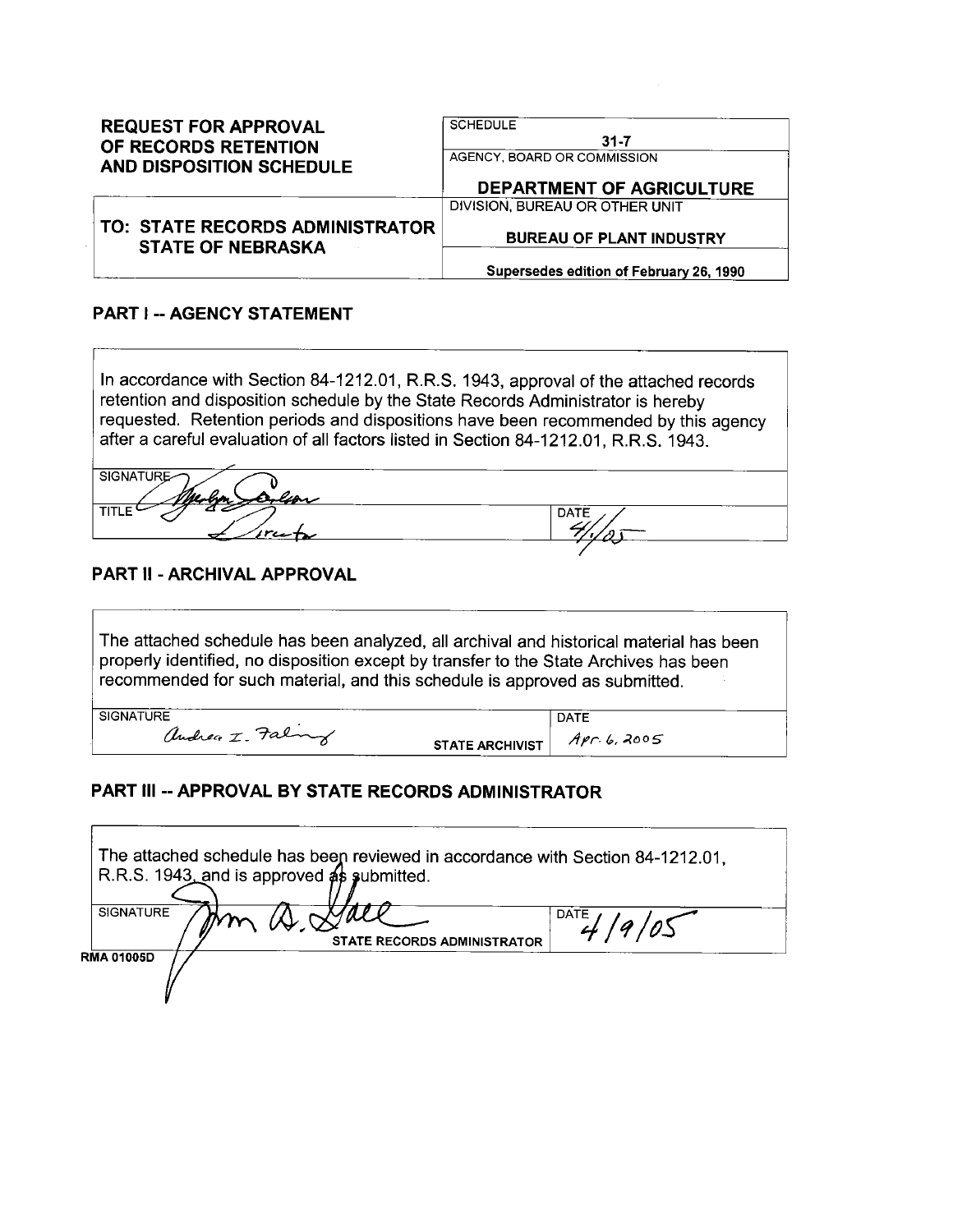#### **INSTRUCTIONS FOR USING THIS SCHEDULE**

Records retention and disposition schedules are designed to serve as your records management guideline for storing and disposing of agency records, *regardless of the media on which they reside*, including paper, microfilm, diskettes, optical disks, CDs, DVDs, servers, computer hard drives, etc. This schedule was written specifically for records unique to your office and the State Agencies General Records Schedule #124 contains those records common to most state government agencies. These retention schedules, which are approved by the State Records Administrator, provide your only ongoing authority to dispose of records. Listed below are some basic procedures to follow when applying your schedule.

#### **DISPOSING OF RECORDS**

- 1. Check your schedules to see what the retention period is**.** Note: Your agency's unique schedule will take precedence over State Agencies General Records Schedule #124 for any items which have differences in retention requirements.
- 2. Dispose of records that have met their retention periods.
- 3. Complete a Records Disposition Report for the records you dispose. The Records Disposition Report form is the last page of this schedule. Remove the form, photocopy it, complete the form, make a photocopy for your records, and send the completed form to the Records Management Division at the address below. If you wish, you may receive this form electronically by contacting the Records Management Division. This report establishes that the destruction was performed in your normal course of business.

#### **Please remember to retain the blank form for future use.**

#### **NON-SCHEDULED RECORDS**

Contact a Records Management Consultant in Records Management to see whether the records will fit under an item already on the schedule. If they do not, they must be retained until they are added to the next revision of your schedule.

#### **SCHEDULE UPDATE**

It is the responsibility of each agency to periodically update their schedule. A Records Management Consultant in Records Management can assist you with the schedule update, which involves adding new records and making revisions to existing items. Keeping your schedule current will ensure that you have the ongoing authority to discard records when their useful life has ended.

#### **QUESTIONS**

If you have any questions about these procedures, please contact your agency Records Officer or your Records Management Consultant in Records Management. We will help you with any questions the schedule may present, including: transferring records to the State Records Center or State Archives, microfilming records, scanning records, etc.

> **Records Management Division 440 South 8th Street, Suite 210 Lincoln, NE 68508-2294 402-471-2559**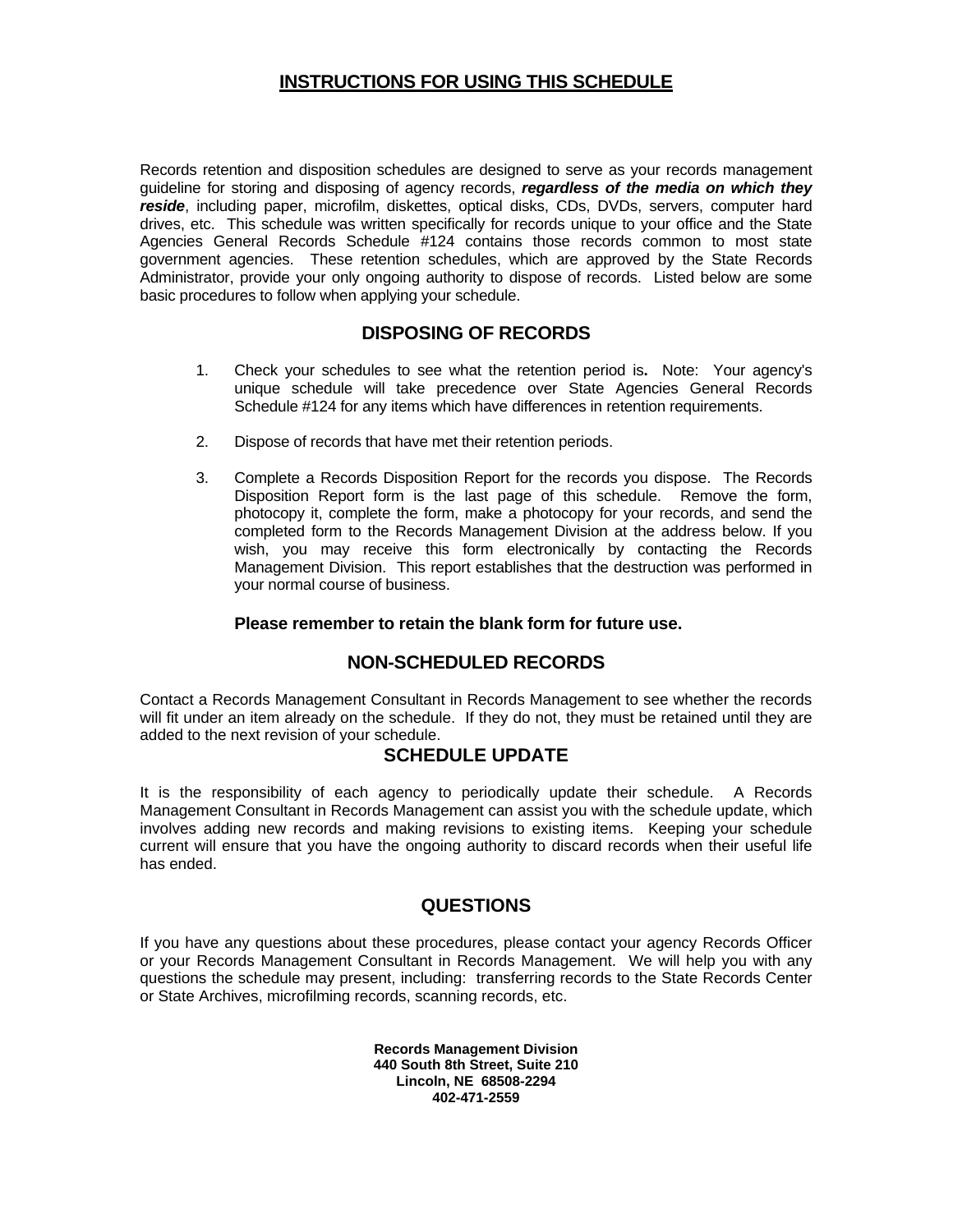# **INDEX**

# **SCHEDULE 31-7 DEPARTMENT OF AGRICULTURE BUREAU OF PLANT INDUSTRY**

|                                                                                                                                                                                                      | <b>Item</b> | Page     |
|------------------------------------------------------------------------------------------------------------------------------------------------------------------------------------------------------|-------------|----------|
| ENTOMOLOGY/APIARY DIVISION  31-7-1                                                                                                                                                                   |             | 8        |
|                                                                                                                                                                                                      |             | 8        |
| AGREEMENT FOR POSTENTRY QUARANTINE - STATE<br>SCREENING NOTICE (7CFR 319.37) (PPQ FORM 546)  31-7-1-1-1<br>APPLICATION AND PERMIT TO MOVE LIVE PLANT PESTS                                           |             | 8        |
| AND NOXIOUS WEEDS (PPQ FORM 526) 31-7-1-1-2<br>APPLICATION AND PERMIT TO MOVE SOIL                                                                                                                   |             | 8        |
| APPLICATION FOR A GROWING SEASON FIELD                                                                                                                                                               |             | 8<br>8   |
| APPLICATION FOR CERTIFICATION OF GRAIN HANDLING                                                                                                                                                      |             | 8        |
| <b>FACILITIES TO COMPLY WITH EUROPEAN CORN</b><br>BORER QUARANTINE PROVISIONS 31-7-1-1-6<br>APPLICATION FOR GROWER'S LICENSE OF INSPECTION, 31-7-1-1-7<br>APPLICATION FOR PERMIT TO IMPORT PLANTS OR |             | 9<br>9   |
| PLANT PRODUCTS (PPQ FORM 587)  31-7-1-1-8<br>COMPLIANCE AGREEMENT FOR SOIL LABS                                                                                                                      |             | 9        |
| DIRECTORY OF NEBRASKA LICENSED NURSERY                                                                                                                                                               |             | 9<br>10  |
| EUROPEAN CORN BORER CERTIFICATE  31-7-1-1-12                                                                                                                                                         |             | 10<br>10 |
| GROWING SEASON INSPECTION REPORT  31-7-1-1-13<br>INSPECTOR'S WEEKLY REPORT OF TIME AND                                                                                                               |             | 10       |
|                                                                                                                                                                                                      |             | 10<br>10 |
| NEBRASKA INSECT BOOK ORDER FORM (Obsolete) 31-7-1-1-16                                                                                                                                               |             | 10       |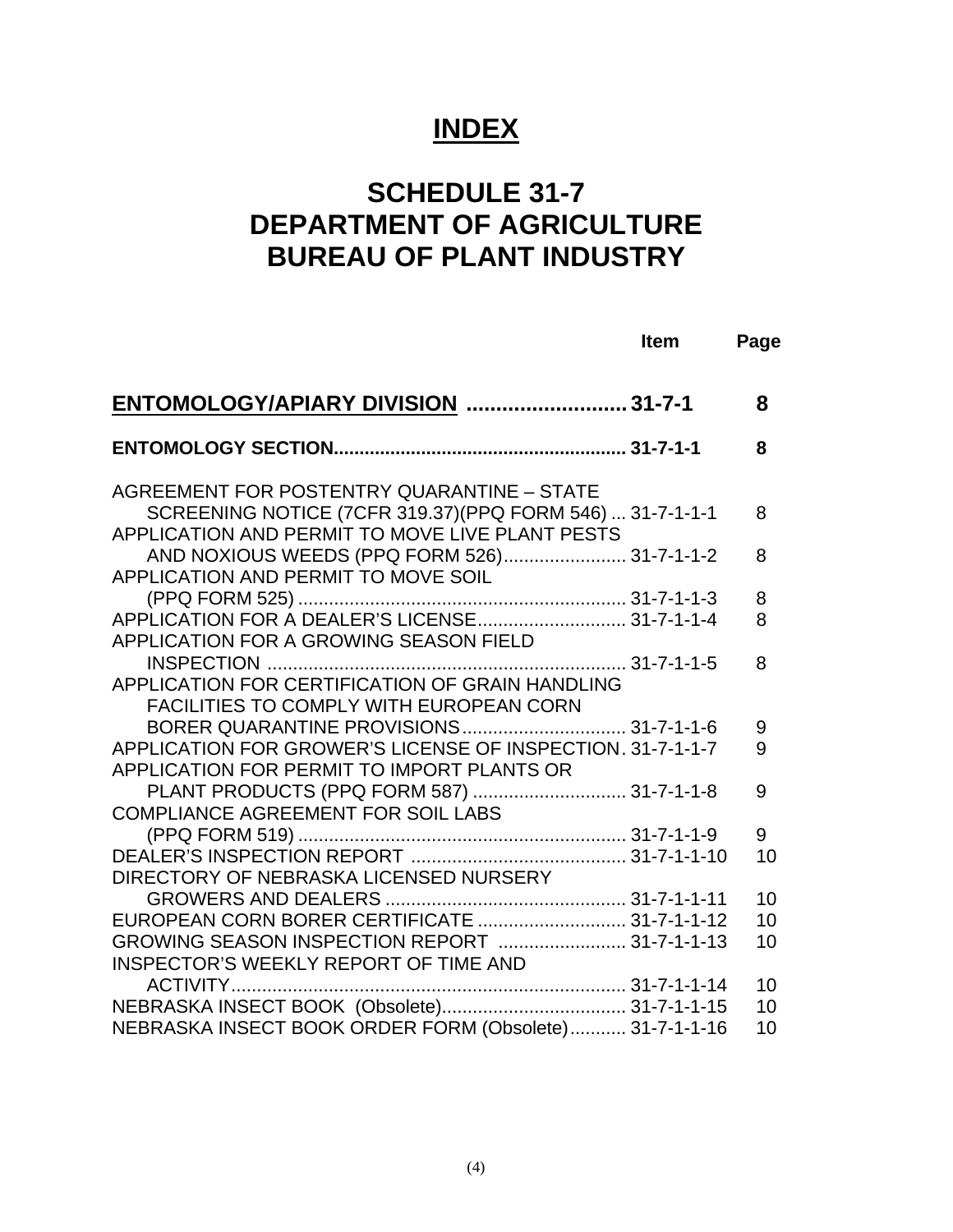| NOTICE OF SHIPMENT AND REPORT OF INSPECTION OF              |    |
|-------------------------------------------------------------|----|
| <b>IMPORTED PLANTS TO BE GROWN UNDER</b>                    |    |
| POSTENTRY QUARANTINE (PPQ FORM 569)  31-7-1-1-17            | 11 |
| PHYTOSANITARY CERTIFICATION INSPECTION REPORT . 31-7-1-1-18 | 11 |
|                                                             | 11 |
| RELEASE OF WITHDRAWAL-FROM-DISTRIBUTION                     |    |
|                                                             | 11 |
| USDA/APHIS/PPQ APPLICATION FOR PERMIT OR                    |    |
| COURTESY PERMIT FOR THE MOVEMENT OF A                       |    |
| REGULATED ARTICLE UNDER 7 CFR 340  31-7-1-1-21              | 11 |
| USDA/APHIS/PPQ APPLICATION FOR PERMIT OR                    |    |
| <b>COURTESY PERMIT FOR THE RELEASE OF A</b>                 |    |
| REGULATED ARTICLE UNDER 7 CFR 340  31-7-1-1-22              | 12 |
| USDA/APHIS/PPQ NOTIFICATION FOR GENETICALLY                 |    |
|                                                             | 12 |
| WITHDRAWAL-FROM-DISTRIBUTION ORDER  31-7-1-1-24             | 12 |
|                                                             |    |
|                                                             | 12 |
|                                                             |    |
|                                                             | 12 |
|                                                             | 12 |
|                                                             | 12 |
|                                                             | 12 |
| PERMIT TO BRING BEES INTO NEBRASKA 31-7-1-2-5               | 12 |
|                                                             |    |
|                                                             | 13 |
|                                                             |    |
| APPLICATION FOR REGISTRATION OF AGRICULTURAL                |    |
| LIME PRODUCTS OR SOIL CONDITIONERS (FORMERLY                |    |
| APPLICATIONS FOR REGISTRATION OF FEEDS, FERTILIZERS         |    |
|                                                             | 13 |
| APPLICATION FOR FEED, FERTILIZER, LIME AND                  |    |
| SEED REGISTRATION (FIRM LICENSE) (FORMERLY                  |    |
| FEED, FERTILIZER AND LIME REGISTRATION LIST                 |    |
|                                                             | 13 |
| COMMERCIAL FEED MILL INSPECTION REPORT (FORMERLY            |    |
| INSPECTION FORM FOR COMMERCIAL FEED FIRMS). 31-7-2-3        | 13 |
|                                                             | 13 |
| INSPECTOR'S WEEKLY REPORT OF TIME AND ACTIVITY 31-7-2-5     | 13 |
|                                                             | 14 |
| MEDICATED FEEDS AND BOVINE SPONGIFORM                       |    |
| ENCEPHALOPATHY (BSE) INSPECTION REPORT                      |    |
| (FORMERLY MEDICATED FEEDS AND GRAIN WAREHOUSE               |    |
|                                                             | 14 |
|                                                             |    |
| INSPECTION FEE TONNAGE REPORT 31-7-2-8                      | 14 |
|                                                             | 14 |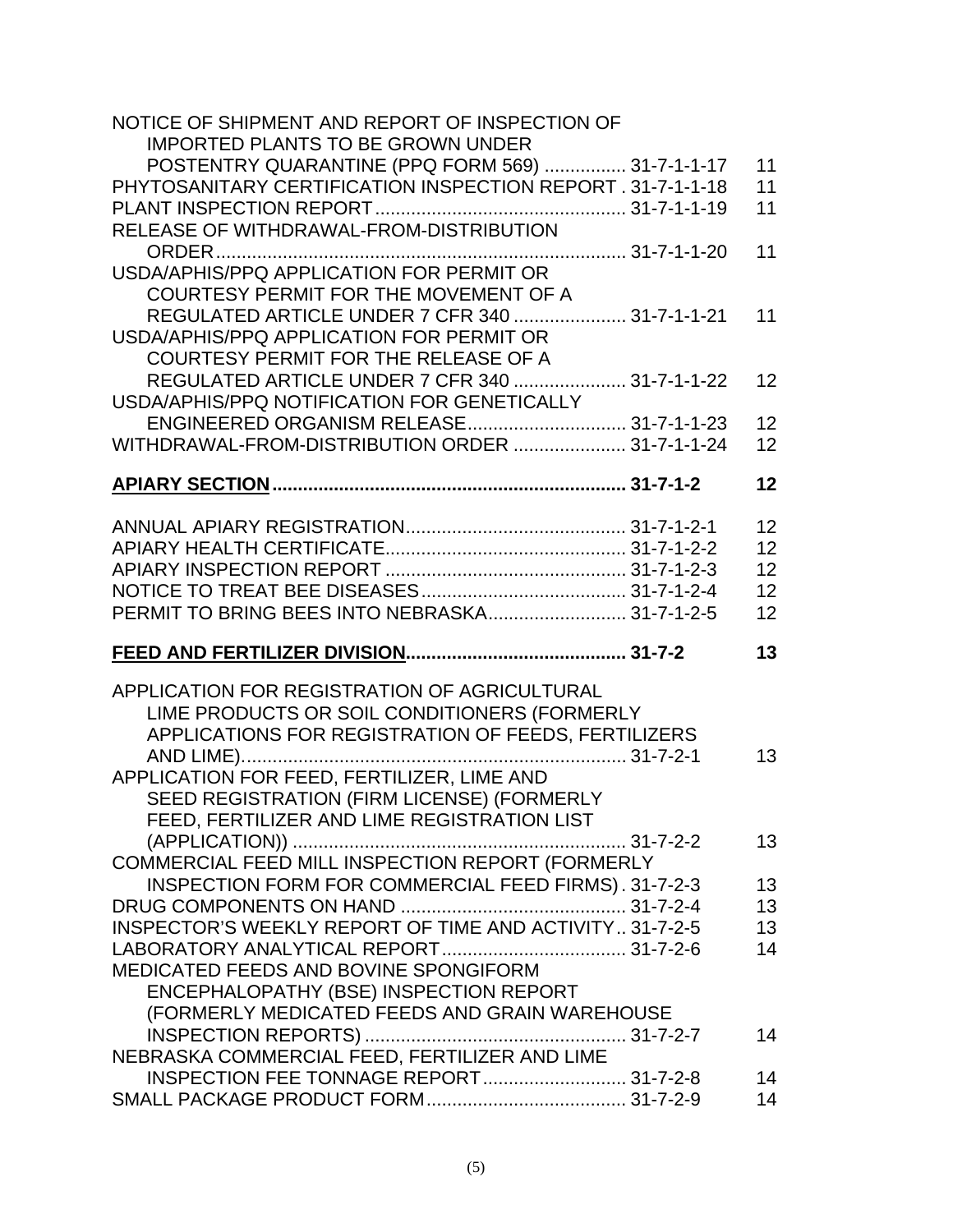| SUMMARY OF PRODUCTS SAMPLED AND ANALYZED                       | 15              |
|----------------------------------------------------------------|-----------------|
| SUMMARY OF VIOLATIVE FEED SAMPLE AND SUMMARY                   | 15              |
| OF PRODUCT SAMPLED BY MANUFACTURER 31-7-2-12                   | 15              |
| SUPPLEMENTAL AGREEMENTS (PHS-49 10-4)  31-7-2-13               | 15              |
| SURVEY REPORT AND RECEIPT FOR SAMPLE  31-7-2-14                | 15              |
| TISSUE RESIDUE INSPECTION REPORT  31-7-2-15                    | 15              |
|                                                                | 19              |
|                                                                | 19              |
| RECORDS DISPOSITION REPORT (BLANK FORM)                        | 21              |
|                                                                | 15              |
|                                                                | 15              |
| APPLICATION AND RENEWAL NOTICE FOR LICENSE TO                  |                 |
| DISTRIBUTE PESTICIDES (DEALER LICENSE) 31-7-3-2                | 16              |
| APPLICATION FOR PRIVATE, COMMERCIAL AND                        |                 |
| NONCOMMERCIAL PESTICIDE APPLICATOR                             |                 |
|                                                                | 16              |
| APPLICATION FOR REGISTRATION/RE-REGISTRATION                   |                 |
| OF PESTICIDES IN NEBRASKA (FORMERLY ANNUAL                     |                 |
| APPLICATION FOR REGISTRATION OF ECONOMIC                       |                 |
|                                                                | 16              |
| COMPLIANCE ACTIVITY TRACKING SYSTEM (CATS)  31-7-3-5           | 17              |
| EMERGENCY EXEMPTION REQUEST (FORMERLY                          |                 |
| EMERGENCY EXEMPTION APPLICATIONS) 31-7-3-6                     | 17              |
| EMERGENCY EXEMPTION USE PERMIT (FORMERLY USE                   |                 |
|                                                                | 17              |
| INSPECTOR'S WEEKLY REPORT OF TIME AND ACTIVITY 31-7-3-8        | 17              |
|                                                                | 17 <sup>2</sup> |
|                                                                | 17              |
| PESTICIDE COMPLAINT AND ROUTINE INSPECTION                     |                 |
|                                                                | 17              |
| PESTICIDE ENFORCEMENT NOTICES AND ACTIONS 31-7-3-12            | 17              |
|                                                                | 18              |
|                                                                |                 |
|                                                                | 18              |
| COUNTY WEED CONTROL ACTIVITY REPORT (DNW1) 31-7-4-2            | 18              |
| <b>INSPECTOR'S WEEKLY REPORT OF TIME AND ACTIVITY 31-7-4-3</b> | 18              |
| NOXIOUS WEED CONTROL BUDGET (CY2) (FORMERLY                    |                 |
| NOXIOUS WEED CONTROL FUND REPORT (CY2))  31-7-4-4              | 18              |
|                                                                | 18              |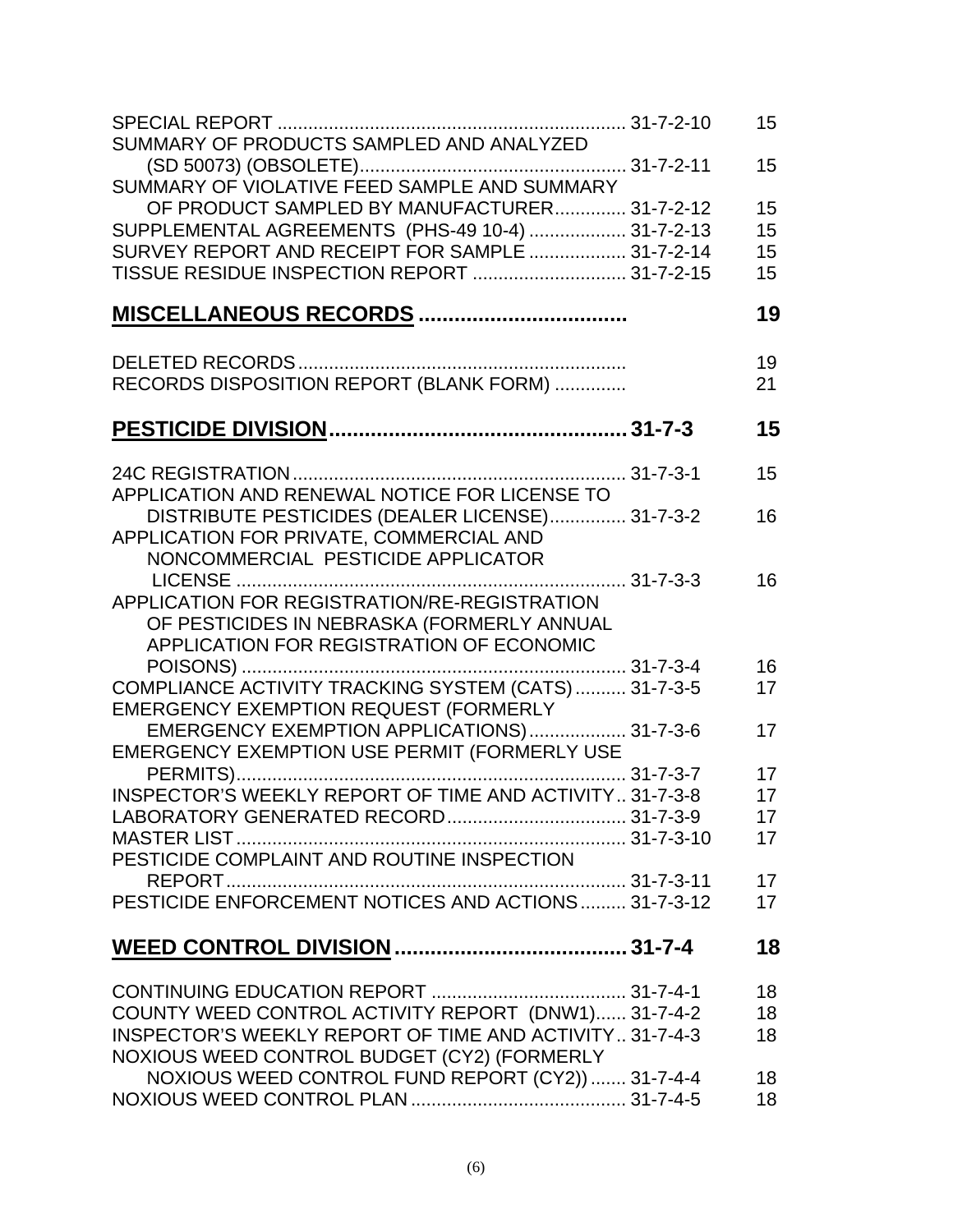| NOXIOUS WEED INFESTATION SURVEY REPORT  31-7-4-6 | 18 |
|--------------------------------------------------|----|
|                                                  | 18 |
|                                                  | 18 |
|                                                  | 19 |
| WEEDS OF THE GREAT PLAINS BOOK (FORMERLY         |    |
|                                                  | 19 |
| WEEDS OF THE GREAT PLAINS BOOK ORDER FORM        |    |
| (FORMERLY NEBRASKA'S WEEDS BOOK PURCHASE         |    |
|                                                  | 19 |
| WEEKLY REPORTS OF AREA SUPERVISORS  31-7-4-11    | 19 |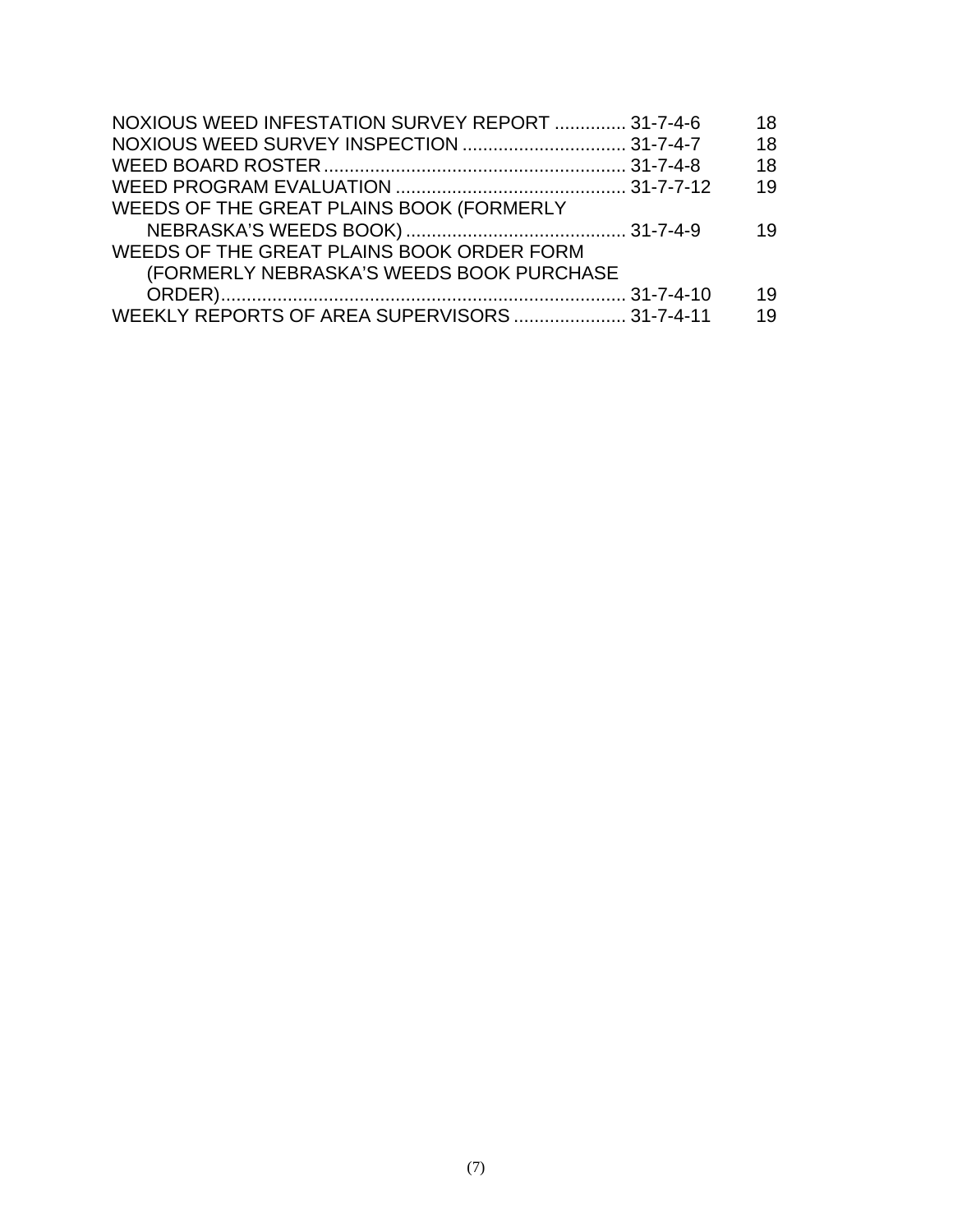# **SCHEDULE 31-7 - DEPARTMENT OF AGRICULTURE BUREAU OF PLANT INDUSTRY**

# **31-7-1 ENTOMOLOGY /APIARY DIVISION**

#### **31-7-1-1 ENTOMOLOGY SECTION**

#### **31-7-1-1-1 AGREEMENT FOR POSTENTRY QUARANTINE - STATE SCREENING NOTICE (7CFR 319.37) (PPQ Form 546)**

Application and agreement utilized for the importation of certain plants into Nebraska. **Dispose of after 5 years or after quarantine is lifted, whichever is later.** 

#### **31-7-1-1-2 APPLICATION AND PERMIT TO MOVE LIVE PLANT PESTS AND NOXIOUS WEEDS (PPQ Form 526)**

Application and permit approved by the State Entomologist and USDA for the movement of plant pests.

**Dispose of after 10 years.** 

#### **31-7-1-1-3 APPLICATION AND PERMIT TO MOVE SOIL (PPQ Form 525)**

Application and permit issued to approved soil labs which desire to import foreign soil which have plant pest concerns.

**Dispose of after 5 years.** 

#### **31-7-1-1-4 APPLICATION FOR A DEALER'S LICENSE**

Application for a dealer's license is sent to dealers who wish to distribute nursery stock. A deposit report is generated and a dealer's license issued after payment information is entered into the database. Nursery Dealer Renewals are generated and mailed annually from this database.

**APPLICATION; Enter data into electronic database; dispose of after 3 years, provided audit has been completed.1**

**COMPLETED RENEWAL NOTICE: Enter data into electronic database; dispose of after 3 years, provided audit has been completed.1** 

**ELECTRONIC DATA: Backup daily; dispose of after 3 years, provided audit has been completed. 1** 

**DEALER'S LICENSE (COPY): Print to paper; dispose of after 3 years.**

**DEPOSIT REPORT: Print to paper; dispose of after 3 years, provided audit has been completed. 1** 

**SECURITY BACKUP COPY: Dispose of after superseded.** 

#### **31-7-1-1-5 APPLICATION FOR A GROWING SEASON FIELD INSPECTION**

Application submitted by firm intending to export seeds of certain plants. The application gives the location of growing fields, acreage and variety of plants.

**Dispose of after 10 years.**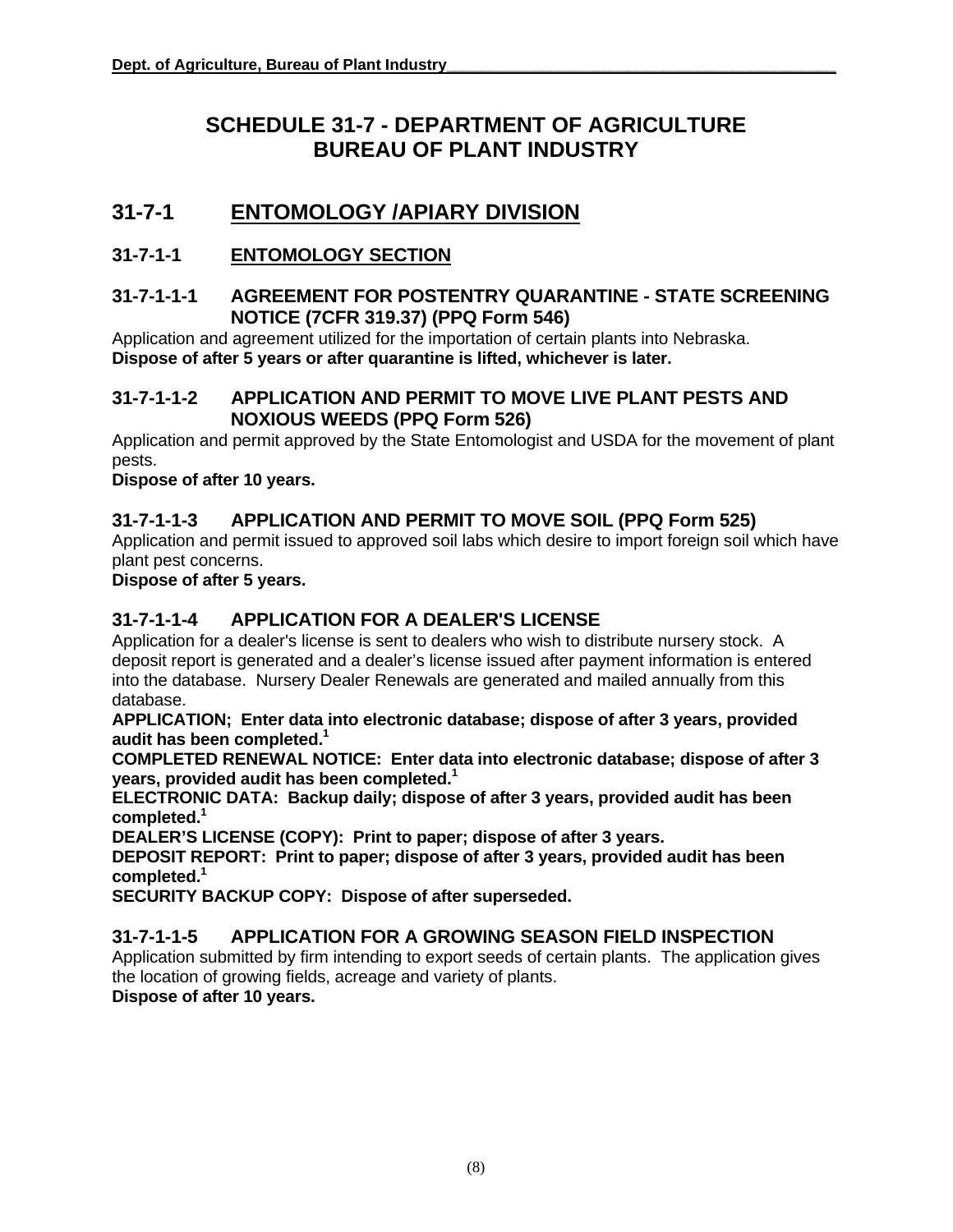#### **31-7-1-1-6 APPLICATION FOR CERTIFICATION OF GRAIN HANDLING FACILITIES TO COMPLY WITH EUROPEAN CORN BORER QUARANTINE PROVISIONS**

Application for a license to enter into the European corn borer quarantine. Lists those responsible for supervising the screening and loading of commodities under the quarantine. Upon receipt of the application and fee, a European Corn Borer License is issued to grain elevators after inspection certifying compliance with a European Corn Borer Quarantine of various states and countries. This is necessary in order to transport corn and sorghum into that state. A deposit report is generated after payment information has been entered into the database.

**APPLICATION: Enter data into electronic database; dispose of after 3 years, provided audit has been completed.1** 

**CORN BORER RENEWAL NOTICE: Enter data into electronic database; dispose of after 3 years, provided audit has been completed.1** 

**ELECTRONIC DATA: Backup daily; dispose of after 3 years, provided audit has been completed. 1** 

**DEPOSIT REPORT: Print to paper; dispose of after 3 years, provided audit has been completed. 1** 

**CORN BORER LICENSE (COPY): Print to paper; dispose of after 3 years, provided audit has been completed.1** 

**SECURITY BACKUP COPY: Dispose of after superseded.** 

#### **31-7-1-1-7 APPLICATION FOR GROWER'S LICENSE OF INSPECTION**

Application for an inspection of a nursery stock grower in order to receive a Nursery Growers License. A deposit report is generated after payment information is entered into the database. Nursery Growers Renewals are generated and mailed annually from this database.

**APPLICATION: Enter data into electronic database; dispose of after 3 years, provided audit has been completed.1** 

**COMPLETED RENEWAL NOTICE: Enter data into electronic database; dispose of after 3 years, provided audit has been completed.1** 

**ELECTRONIC DATA: Backup daily; dispose of after 3 years, provided audit has been completed. 1** 

**LICENSE (COPY): Print to paper; dispose of after 3 years, provided audit has been completed. 1** 

**DEPOSIT REPORT: Print to paper; dispose of after 3 years, provided audit has been completed. 1** 

**SECURITY BACKUP COPY: Dispose of after superseded.** 

#### **31-7-1-1-8 APPLICATION FOR PERMIT TO IMPORT PLANTS OR PLANT PRODUCTS (PPQ Form 587)**

Application to import plants into the United States and Nebraska signed by the State Entomologist.

**Dispose of after 5 years.** 

#### **31-7-1-1-9 COMPLIANCE AGREEMENT FOR SOIL LABS (PPQ Form 519)**

Compliance agreement signed by firm, State Entomologist and USDA officials. This agreement outlines certain stipulations which must be met to handle soil received from quarantine areas. **Dispose of after 10 years or after no longer in effect, whichever is later.**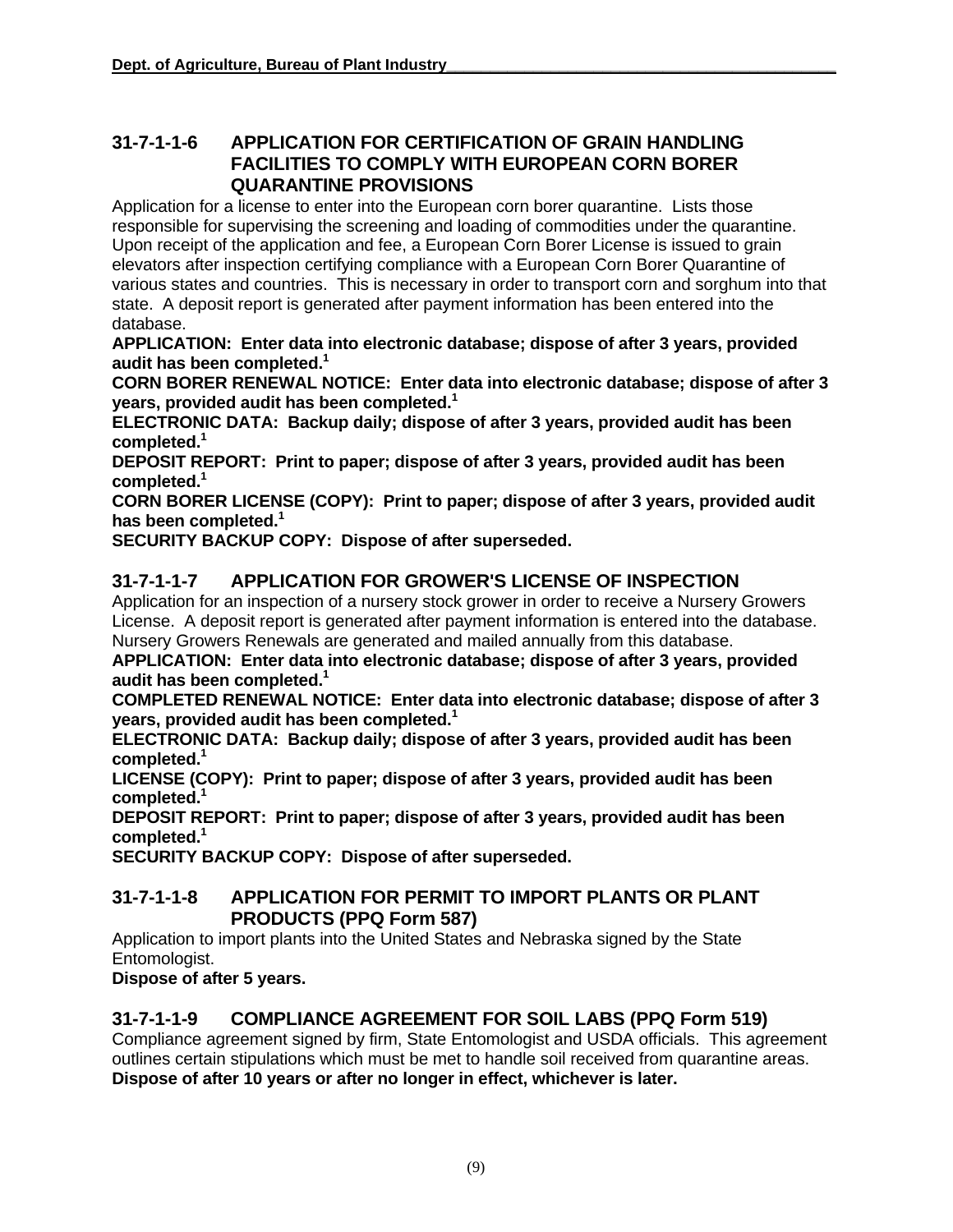#### **31-7-1-1-10 DEALER'S INSPECTION REPORT**

Inspection report issued to nursery dealers indicating stock violations and plant pests detected. **Dispose of after 3 years.** 

#### **31-7-1-1-11 DIRECTORY OF NEBRASKA LICENSED NURSERY GROWERS AND DEALERS**

A publication listing the names and addresses of all licensed nursery stock growers and dealers. The publication also contains pertinent information on the distribution of nursery stock and rules and regulations. This has been published in paper annually. As of 2003 it will only be available electronically.

**PAPER: Transfer four copies to the Library Commission, Publications Clearinghouse; dispose of all other copies immediately.**

**ELECTRONIC DATA: Backup daily; dispose of after superseded; annually print out 2 copies on permanent paper and transfer to the Publications Clearinghouse C/O Nebraska Library Commission and to the State Archives.2**

**SECURITY BACKUP COPY: Dispose of after superseded.** 

#### **31-7-1-1-12 EUROPEAN CORN BORER CERTIFICATE**

Certificates are issued to grain elevators which have been issued the European Corn Borer License. Elevators return completed certificates to the Bureau. These documents are sent with each commodity shipped to a quarantine state.

**COMPLETED CERTIFICATE: Enter data into electronic database; dispose of after 1 year. ELECTRONIC DATA: Backup daily; dispose of after 10 years. SECURITY BACKUP COPY: Dispose of after superseded.** 

#### **31-7-1-1-13 GROWING SEASON INSPECTION REPORT**

A report issued after the inspection of a growing field. The report lists the field inspected, the variety of the plants and the plant disease detected during the inspection. The results of the inspection are utilized in the issuance of phytosanitary certificates. **Dispose of after 10 years.** 

#### **31-7-1-1-14 INSPECTOR'S WEEKLY REPORT OF TIME AND ACTIVITY**

Field inspector's weekly report of firms visited and time spent at each firm. **Dispose of after 2 years.** 

#### **31-7-1-1-15 NEBRASKA INSECT BOOK (OBSOLETE 2003)**

Book is published by the Entomology Division and contains information on the common insects of Nebraska. Copies are sold to the general public. When all copies in stock are sold, no more will be available.

**Transfer four copies to the Library Commission, Publications Clearinghouse.** 

#### **31-7-1-1-16 NEBRASKA INSECT BOOK ORDER FORM (OBSOLETE 2003)**

Order forms received from persons who have prepaid for copies of the Nebraska Insect Book. Record includes: date, amount enclosed, number of books ordered, and name and address of the ordering party. The Nebraska Insect Book is no longer being published. **Dispose of after 5 years, provided audit has been completed.1**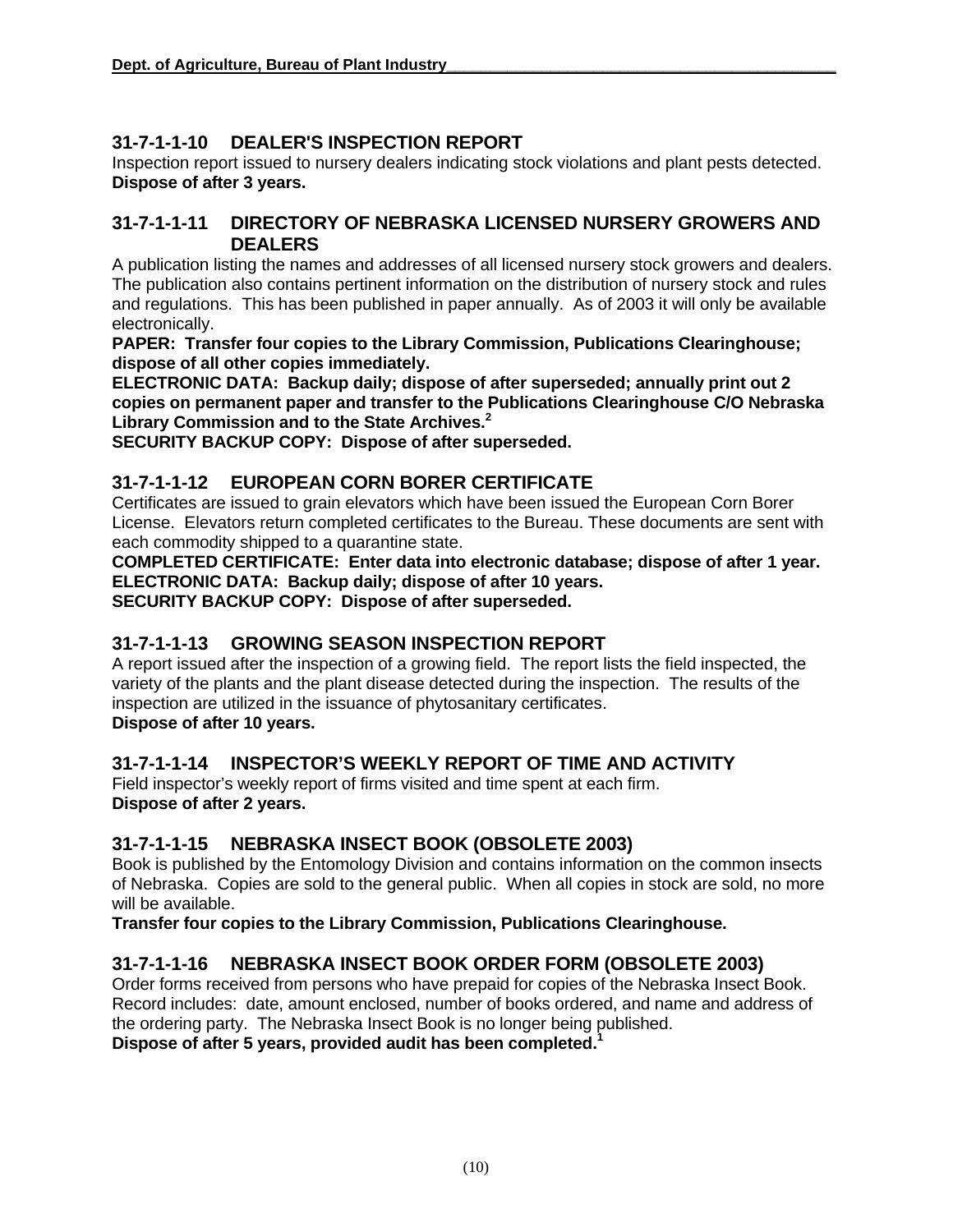#### **31-7-1-1-17 NOTICE OF SHIPMENT AND REPORT OF INSPECTION OF IMPORTED PLANTS TO BE GROWN UNDER POSTENTRY QUARANTINE (PPQ Form 569)**

Inspection report of postentry quarantine plants.

**Dispose of after 5 years or after quarantine is lifted, whichever is later.** 

#### **31-7-1-1-18 PHYTOSANITARY CERTIFICATION INSPECTION REPORT**

An inspection report of plants or plant products issued to the firm and utilized in the billing for and issuance of state and federal phytosanitary certificates. An application is received from exporters of plants or plant products listing pertinent information utilized for the issuance of state or federal phytosanitary certificates. A federal or state Phytosanitary Certificate is issued to the exporter from this database after the proper inspection has been accomplished. This certificate is utilized to meet the requirements of the importing country. A billing statement is generated monthly from this database. A deposit report is generated after the billing statement and fee have been received and the payment information has been entered into the database.

**PHYTOSANITARY CERTIFICATION INSPECTION REPORT: Enter data into electronic database; dispose of after 1 year.** 

**APPLICATION: Enter data into electronic database; dispose of after 3 years.**

**ELECTRONIC DATA: Backup daily; dispose of after 10 years.**

**PHYTOSANITARY CERTIFICATE (COPY): Print to paper; dispose of after 3 years, provided audit has been completed.1** 

**BILLING STATEMENT: Print to paper; dispose of after 3 years, provided audit has been completed. 1**

**DEPOSIT REPORT: Print to paper; dispose of after 3 years, provided audit has been completed. 1**

**SECURITY BACKUP COPY: Dispose of after superseded.** 

#### **31-7-1-1-19 PLANT INSPECTION REPORT**

Inspection report of nursery stock issued after inspection of firm. Includes firm name, address, record of plants inspected and plant pests found during inspection. **Dispose of after 5 years.** 

#### **31-7-1-1-20 RELEASE OF WITHDRAWAL-FROM-DISTRIBUTION ORDER**

A release form issued concerning a previous Withdrawal-From-Distribution Order given to nursery dealers and growers.

**Dispose of after 3 years.** 

#### **31-7-1-1-21 USDA/APHIS/PPQ APPLICATION FOR PERMIT OR COURTESY PERMIT FOR THE MOVEMENT OF A REGULATED ARTICLE UNDER 7 CFR 340**

Application and Agreement utilized for the movement of a regulated article into or through Nebraska under 7 CFR 340.

**Dispose of after 5 years.**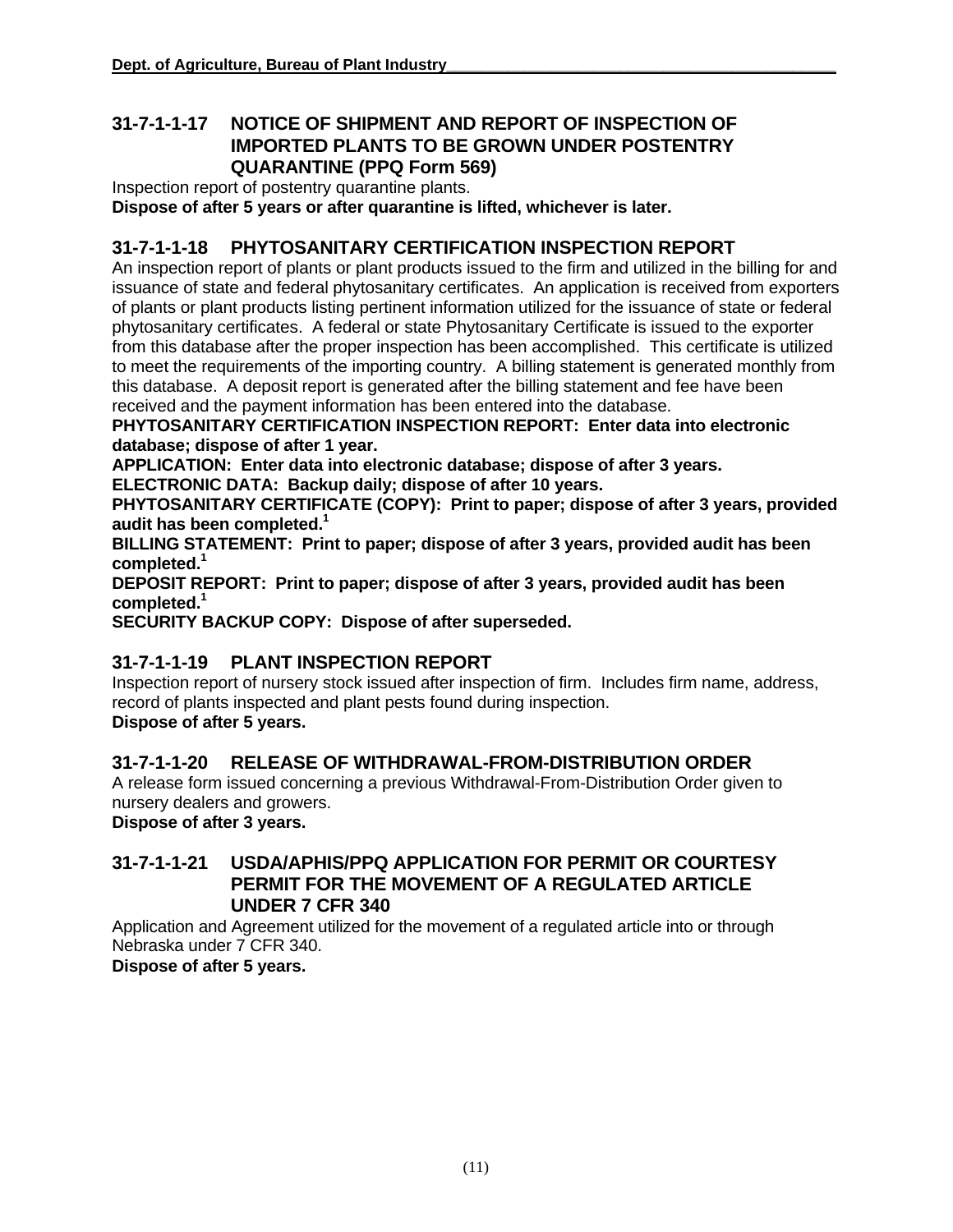#### **31-7-1-1-22 USDA/APHIS/PPQ APPLICATION FOR PERMIT OR COURTESY PERMIT FOR THE RELEASE OF A REGULATED ARTICLE UNDER 7 CFR 340**

Application and Agreement utilized for the release of a regulated article in Nebraska under 7 CFR 340.

**Dispose of after 5 years.** 

#### **31-7-1-1-23 USDA/APHIS/PPQ NOTIFICATION FOR GENETICALLY ENGINEERED ORGANISM RELEASE**

Notification document utilized for production of genetically engineered organisms in Nebraska. **Dispose of after 5 years.** 

#### **31-7-1-1-24 WITHDRAWAL-FROM-DISTRIBUTION ORDER**

A report issued to nursery dealers and growers after inspection, listing violations of the Plant Protection and Plant Pest Act.

**Dispose of after 3 years.** 

#### **31-7-1-2 APIARY SECTION**

#### **31-7-1-2-1 ANNUAL APIARY REGISTRATION**

Annual registration of apiary sites filed by all beekeepers which includes number of colonies maintained and registration fees.

**Dispose of after 4 years, provided audit has been completed.1** 

#### **31-7-1-2-2 APIARY HEALTH CERTIFICATE**

Disease-free certificates issued to beekeepers desiring to sell their bees or ship them interstate. Certificates are issued based on inspections done no more than sixty days prior to sale or shipment.

**Dispose of after 3 years, provided audit has been completed.1** 

#### **31-7-1-2-3 APIARY INSPECTION REPORT**

Report of annual apiary inspections for diseased hives which includes inspector's remarks and recommended abatement measures when a disease or pest was found during inspection. **Dispose of after 2 years.** 

#### **31-7-1-2-4 NOTICE TO TREAT BEE DISEASES**

Copies of written notice sent by State Apiarist instructing beekeeper to treat his bees for a specific bee disease or pest.

**Dispose of after 2 years.** 

#### **31-7-1-2-5 PERMIT TO BRING BEES INTO NEBRASKA**

Entry permit issued by the State Apiarist to bring bees into Nebraska. **Dispose of after 2 years, provided audit has been completed.1**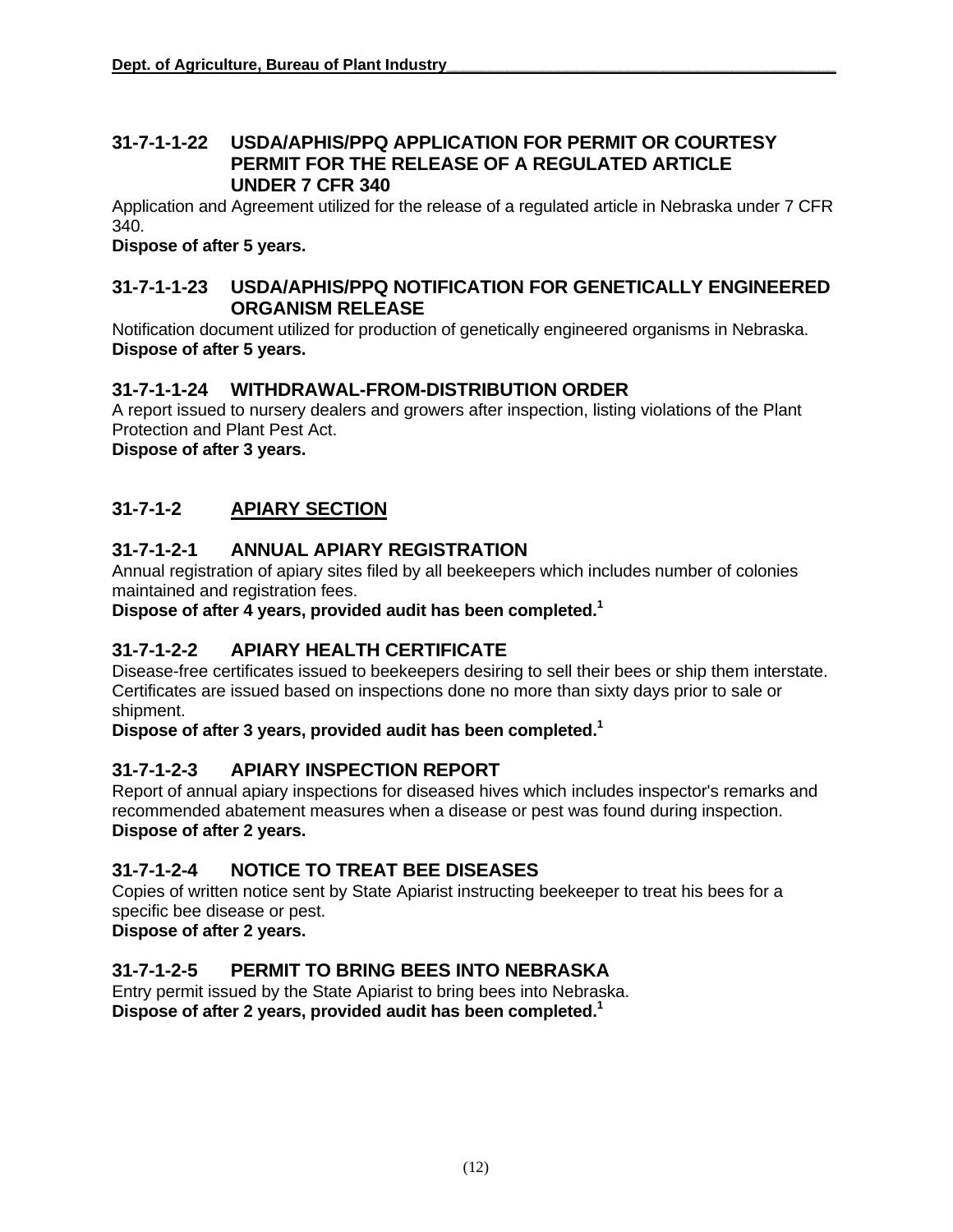# **31-7-2 FEED AND FERTILIZER DIVISION**

#### **31-7-2-1 APPLICATION FOR REGISTRATION OF AGRICULTURAL LIME PRODUCTS OR SOIL CONDITIONERS (formerly Applications for Registration of Feeds, Fertilizers and Lime)**

Annual applications for registration of agricultural lime products and soil conditioners. **Dispose of after 2 years, provided audit has been completed.1** 

#### **31-7-2-2 APPLICATION FOR FEED, FERTILIZER, LIME AND SEED REGISTRATION (FIRM LICENSE) (formerly Feed, Fertilizer, and Lime Registration List (Application))**

Includes initial application for Feed, Fertilizer, Lime and/or Seed firm registration. Reregistrations are generated annually from this database. A deposit report is generated after payment information has been entered into the database. Blue Books are also generated from this database. The Blue Book contains names and addresses of all feed and fertilizer retailers in Nebraska.

**APPLICATION: Enter data into electronic database; dispose of after 2 years, provided audit has been completed.1** 

**RE-REGISTRATION (FIRM LICENSE): Enter data into electronic database; dispose of after 2 years, provided audit has been completed.1** 

**ELECTRONIC DATA: Backup daily; dispose of after superseded.** 

**REGISTRATION (FIRM LICENSE) (COPY): Print to paper; dispose of after 2 years, provided audit has been completed.1**

**DEPOSIT LISTING REPORT: Print to paper; dispose of after 2 years, provided audit has been completed. 1**

**ANNUAL BLUE BOOK PRINTOUT: Dispose of after 1 year.** 

**SECURITY BACKUP COPY: Dispose of after superseded.** 

#### **31-7-2-3 COMMERCIAL FEED MILL INSPECTION REPORT (formerly Inspection Form for Commercial Feed Firms)**

Field inspector's reports of sanitary conditions of commercial feed firms. **Dispose of after 3 years.** 

#### **31-7-2-4 DRUG COMPONENTS ON HAND**

Description of types of drugs a firm is distributing or using. **Dispose of after 2 years.** 

#### **31-7-2-5 INSPECTOR'S WEEKLY REPORT OF TIME AND ACTIVITY**

Field inspector's weekly report of firms visited and time spent at each firm. **Dispose of after 2 years.**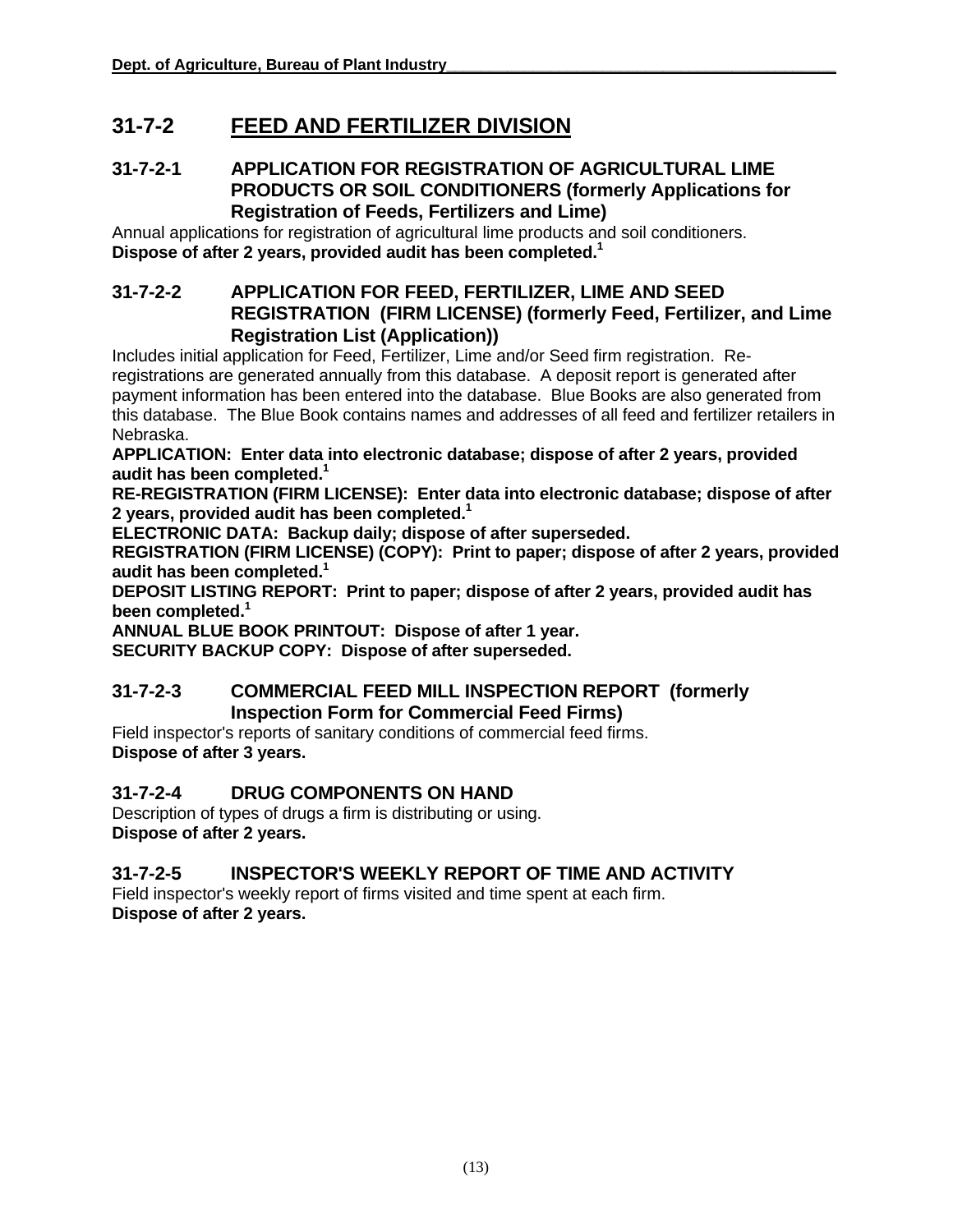#### **31-7-2-6 LABORATORY ANALYTICAL REPORT**

Reports of State Laboratory's analyses of feed, fertilizer, lime and pesticides which are used to ascertain compliance of products' contents with its contents label. If the product's contents do not comply with its label, the product is placed "off-sale". If product is placed "off-sale" a Withdrawal-From-Sale order may be issued. This is a written notice sent to the retailer instructing them to withdraw the named product from sale because it fails to comply with regulations governing the product. At the firm's request, a Release for Movement/Sale order may be issued. This gives the firm permission to sell, move or dispose of the product that was placed off-sale.

**ANALYTICAL REPORT: Enter data into electronic database; dispose of after 3 years. ELECTRONIC DATA: Backup daily; dispose of after 3 years.** 

**OFF-SALE ORDER (COPY): Print to paper; dispose of 3 years after final disposition of product.** 

**WITHDRAWAL-FROM-SALE ORDER (COPY): Print to paper; dispose of 3 years after final disposition of product.**

**RELEASE-FOR-MOVEMENT/SALE (COPY): Print to paper; dispose of 3 years after final disposition of product.**

**SECURITY BACKUP COPY: Dispose of after superseded.** 

#### **31-7-2-7 MEDICATED FEEDS AND BOVINE SPONGIFORM ENCEPHALOPATHY (BSE) INSPECTION REPORT (formerly Medicated Feeds and Grain Warehouse Inspection Reports)**

Food and Drug Administration inspectors' reports of history and operations of medicated feed firms and grain warehouse facilities.

**Dispose of after 5 years.** 

#### **31-7-2-8 NEBRASKA COMMERCIAL FEED, FERTILIZER AND LIME INSPECTION FEE TONNAGE REPORT**

Report from marketer of commercial feeds and fertilizers of taxable tonnage of products sold. A fee is charged for taxable tonnage; therefore, a deposit report is generated after the payment information is entered into the electronic database.

**TONNAGE REPORT: Enter data into electronic database; dispose of after 5 years, provided audit has been completed.1**

**ELECTRONIC DATA: Backup daily; dispose of after 5 years.** 

**DEPOSIT REPORT: Print to paper; dispose of after 5 years, provided audit has been completed. 1** 

**SECURITY BACKUP COPY: Dispose of after superseded.** 

#### **31-7-2- 9 SMALL PACKAGE PRODUCT FORM**

Feed Companies list the products they sell in quantities of 10lbs or less on Small Package Product Form and pay a fee for these products. A deposit report is generated after the payment information has been entered into the electronic database. Small Package Product Forms are mailed annually.

**COMPLETED SMALL PACKAGE PRODUCT FORM: Enter data into electronic database; dispose of after 3 years, provided audit has been completed.1** 

**ELECTRONIC DATA: Backup daily; dispose of after superseded.** 

**DEPOSIT REPORT: Print to paper; dispose of after 3 years, provided audit has been completed. 1** 

**SECURITY BACKUP COPY: Dispose of after superseded.**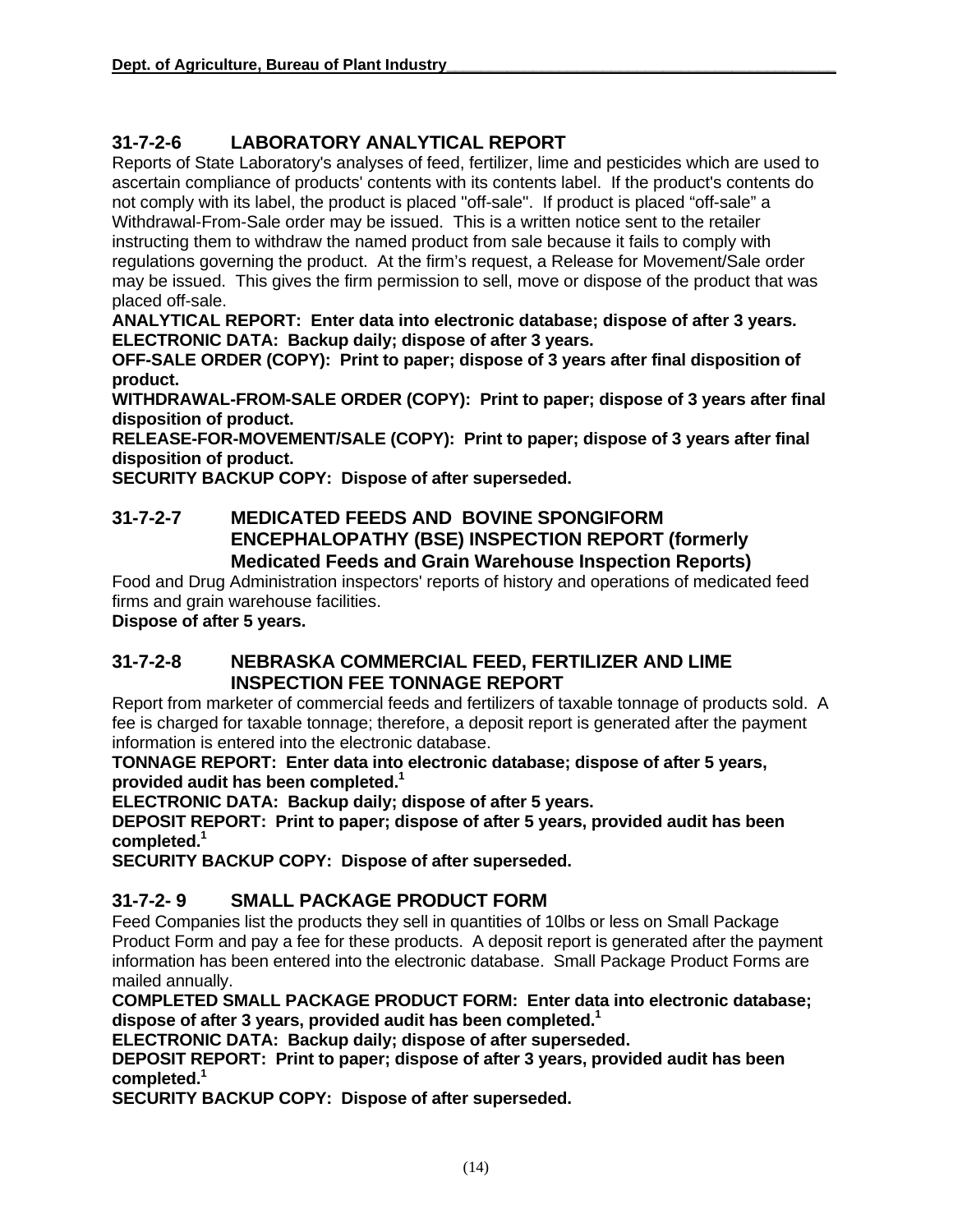#### **31-7-2-10 SPECIAL REPORT**

Field inspector's comments regarding special activities. **Dispose of after 2 years.** 

#### **31-7-2-11 SUMMARY OF PRODUCTS SAMPLED AND ANALYZED (SD 50073) (OBSOLETE 2003)**

This is a computer listing of all feed products that are sampled and analyzed by the State Agricultural Laboratory. The summary includes place where sampled, inspector, date, product, product code, manufacturer, guaranteed analysis and analysis found. **Dispose of after 5 years.** 

#### **31-7-2-12 SUMMARY OF VIOLATIVE FEED SAMPLE AND SUMMARY OF PRODUCT SAMPLED BY MANUFACTURER**

This is a summary of total feed samples and the number of those samples that were in violation. **ELECTRONIC DATA: Backup daily; dispose of after 3 years. SECURITY BACKUP COPY: Dispose of after superseded.** 

#### **31-7-2-13 SUPPLEMENTAL AGREEMENT (PHS-49 10-4)**

Annual agreement between Food and Drug Administration and the State of Nebraska allowing the State of Nebraska to inspect medicated feed for the Food and Drug Administration. **Dispose of 2 years after completion of terms of the contract, provided audit has been completed. 1**

#### **31-7-2-14 SURVEY REPORT AND RECEIPT FOR SAMPLE**

Field inspector's survey reports of registered and unregistered feed, fertilizer, lime and seed products in firms visited.

**Dispose of after 2 years.** 

#### **31-7-2-15 TISSUE RESIDUE INSPECTION REPORT**

Food and Drug Administration inspector's reports of producers or firms that caused new residue in an animal submitted for slaughter.

**Dispose of after 5 years.** 

# **31-7-3 PESTICIDE DIVISION**

#### **31-7-3-1 24C REGISTRATION**

Applications for registration of economic poisons for special local needs by the manufacturer to the Nebraska Department of Agriculture. The application includes an application form, a label, and supporting data. Most 24© registrations have unlimited expiration dates. **Dispose of 2 years after expiration.**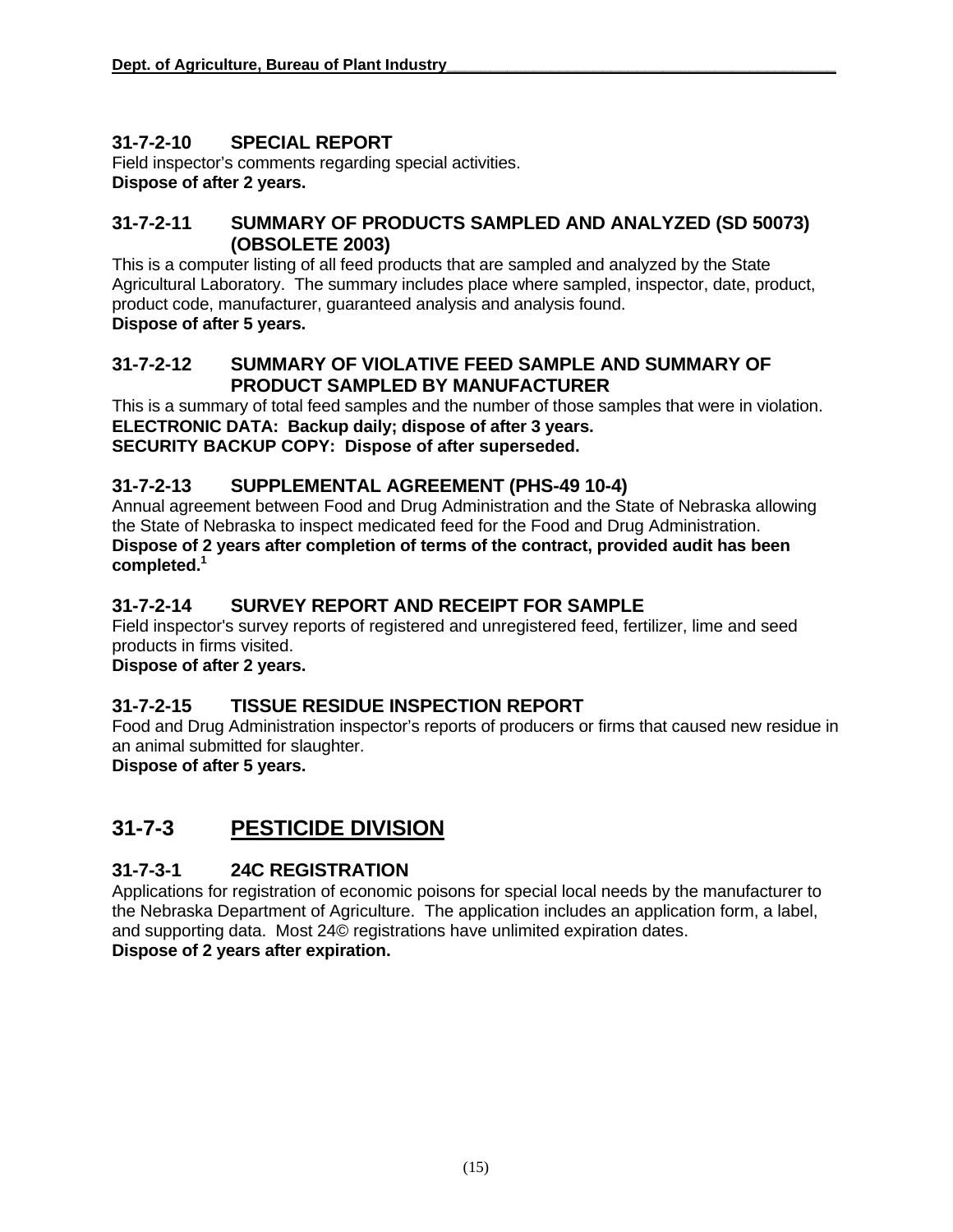#### **31-7-3-2 APPLICATION AND RENEWAL NOTICE FOR LICENSE TO DISTRIBUTE PESTICIDES (DEALER LICENSE)**

Applications for dealers of pesticides into and within the State of Nebraska. Renewal notices are sent to licensed pesticide dealers requesting renewal for next year. Deposit Reports are generated after the payment data on the Application or on the Completed Renewal Notice for Dealer's License has been entered into the database.

**APPLICATION: Enter data into electronic database; dispose of 2 years after firm becomes inactive, provided audit has been completed. 1** 

**COMPLETED RENEWAL NOTICE: Enter data into electronic database; dispose of after 2 years, provided audit has been completed.1**

**ELECTRONIC DATA: Backup daily; dispose of after superseded.** 

**ISSUED LICENSE (COPY): Print to paper; dispose of after 2 years.**

**RENEWAL NOTICE (LIST): Print to paper; dispose of after 1 year.** 

**DEPOSIT REPORT: Print to paper; dispose of after 2 years, provided audit has been completed. 1**

**SECURITY BACKUP COPY: Dispose of after superseded.** 

#### **31-7-3-3 APPLICATION FOR PRIVATE, COMMERCIAL, AND NONCOMMERCIAL PESTICIDE APPLICATOR LICENSE**

Applications for license to buy and use restricted-use pesticides within the State of Nebraska. The Deposit Report is generated from the Billing Statement information.

**APPLICATION: Enter data into electronic database; dispose of 5 years after receipt. ELECTRONIC DATA: Backup daily; dispose of 5 years after non-renewal.** 

**BILLING STATEMENT: Print to paper; dispose of after 3 years, provided audit has been completed. 1** 

**DEPOSIT REPORT: Print to paper; dispose of after 3 years, provided audit has been completed. 1**

**SECURITY BACKUP COPY: Dispose of after superseded.** 

#### **31-7-3-4 APPLICATION FOR REGISTRATION/RE-REGISTRATION OF PESTICIDES IN NEBRASKA (formerly Annual Application for Registration of Economic Poisons)**

Applications to register/re-register pesticides for sale or distribution in Nebraska. Applications accompany pesticide labels, both of which are filed for 2 years from date of expiration or label change in a firm/company folder. The Daily Batch contains re-registrations and copies of the original applications. Daily Batches are filed together.

**APPLICATION: Dispose of 2 years after non-renewal.** 

**LABELS: Dispose of 2 years after non-renewal or superseded by a label change. DAILY BATCH: Enter data into electronic database; dispose of after 2 years, provided audit has been completed.1**

**ELECTRONIC DATA: Backup daily; dispose of 2 years after non-renewal.** 

**DEPOSIT REPORT: Print to paper; dispose of after 2 years, provided audit has been completed. 1**

**SECURITY BACKUP COPY: Dispose of after superseded.**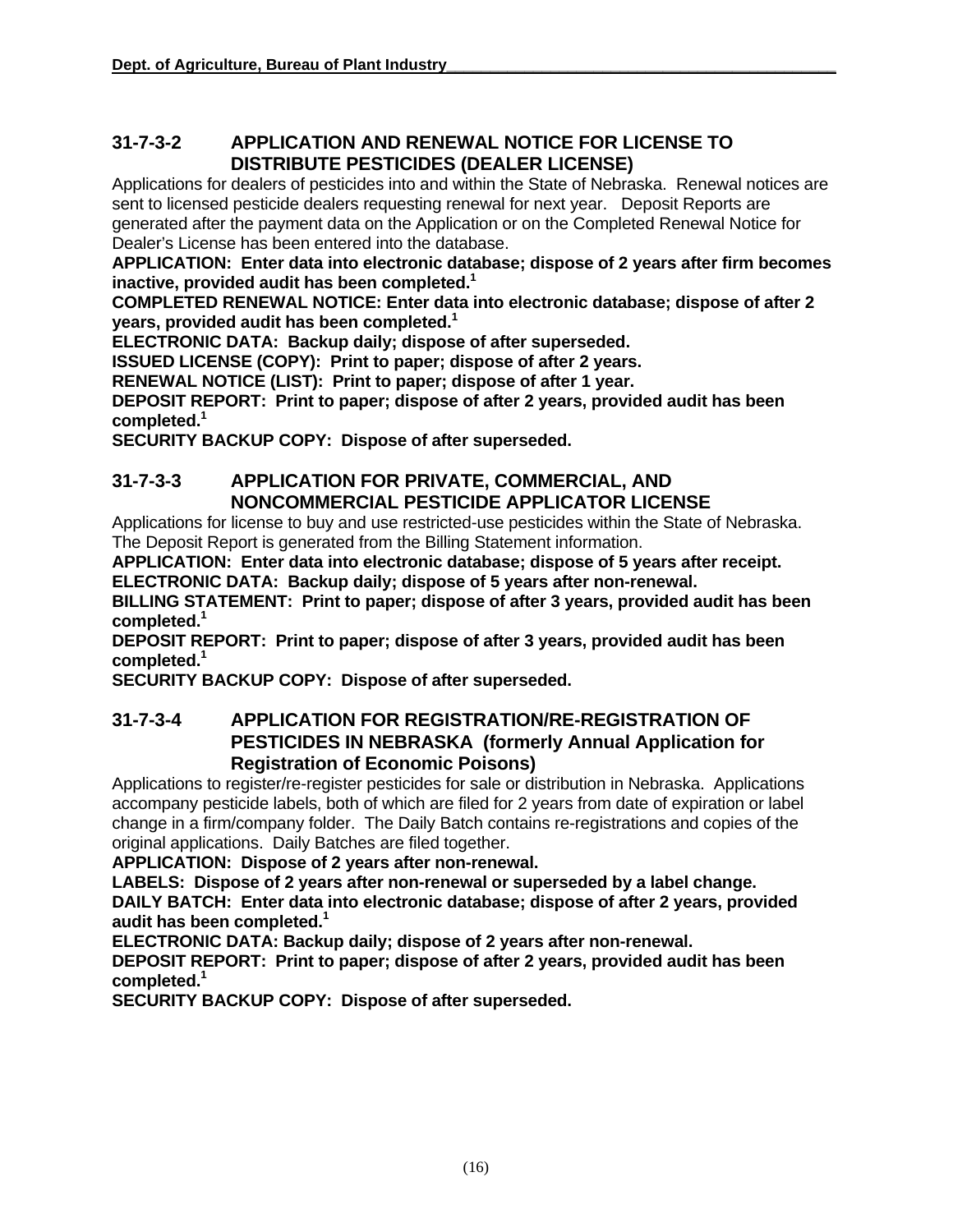#### **31-7-3-5 COMPLIANCE ACTIVITY TRACKING SYSTEM (CATS)**

Computer-based tracking system for inspections, complaints and enforcement actions for pesticide program. Database is held on NDA's LAN network and backed up daily, weekly, and monthly.

**ELECTRONIC DATA: Backup daily; dispose of after 8 years. SECURITY BACKUP COPY: Dispose of after superseded.** 

#### **31-7-3-6 EMERGENCY EXEMPTION REQUEST (FORMERLY EMERGENCY EXEMPTION APPLICATIONS)**

Requests are submitted by the Nebraska Department of Agriculture to the Environmental Protection Agency. The application includes supporting data. **Dispose of 2 years after request.** 

#### **31-7-3-7 EMERGENCY EXEMPTION USE PERMIT (FORMERLY USE PERMITS)**

Form is completed by applicators of emergency use pesticides. It authorizes use of pesticides under emergency exemptions.

**Transfer to the State Records Center; dispose of 2 years after expiration of the permit.** 

#### **31-7-3-8 INSPECTOR'S WEEKLY REPORT OF TIME AND ACTIVITY**

Field inspector's weekly report of firms visited and time spent at each firm. **Dispose of after 2 years.** 

#### **31-7-3-9 LABORATORY GENERATED RECORD**

The documents are generated by the Agriculture Laboratories if the Bureau of Plant Industry takes action against a firm or individual. May include worksheets, chromatograms, spreadsheets, QA Documents, and reports of analysis.

**Dispose of 3 years after closure of case.**

#### **31-7-3-10 MASTER LIST**

Annual list of applications for license to buy and use restricted-use pesticides within the state of Nebraska that have expired and have not been renewed for 5 years. Generated from Application for Private, Commercial and Noncommerical Pesticide Applicator License, Records Retention Schedule Item #31-7-3-3.

#### **Dispose of after 5 years.**

#### **31-7-3-11 PESTICIDE COMPLAINTS AND INSPECTIONS**

Pesticide complaint files contain:

Pesticide Complaints

Reports of inspections conducted by NDA pesticide inspectors

Reports of investigations conducted by NDA pesticide inspectors

All documents submitted with inspection or investigation reports are held for 3

years. Generated from the Compliance Activity Tracking System (CATS), #3-7-3-

5.

Enforcement Notices

Enforcement Actions

Written notices of enforcement actions held on a yearly basis. Statute allows for compliance history to include actions 3 years to current violations

**Dispose of 5 years after closure of case.**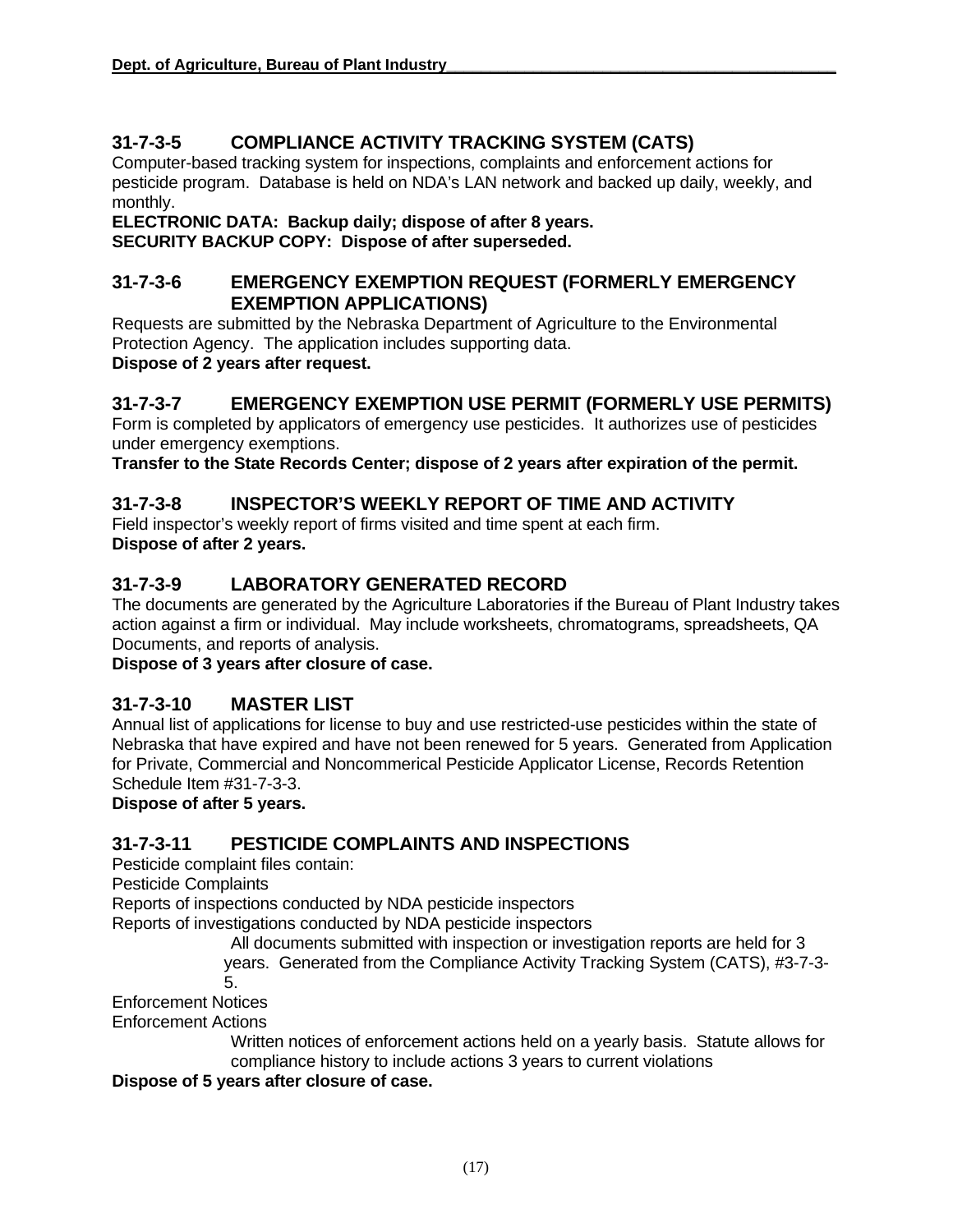#### **31-7-3-12 PESTICIDE ENFORCEMENT NOTICES AND ACTIONS**

Written notices of enforcement actions held on a yearly basis. Statute allows for compliance history to include actions 3 years prior to current violation. **Dispose of 4 years after action taken.** 

## **31-7-4 WEED CONTROL DIVISION**

#### **31-7-4-1 CONTINUING EDUCATION REPORT**

Attendance records and list of weed superintendents who have received passing scores. **Dispose of after 2 years.** 

#### **31-7-4-2 COUNTY WEED CONTROL ACTIVITY REPORT**

Annual report of county weed control organization, of regulatory and enforcement activities, of educational activities, etc., submitted by County Weed Control Superintendent to Department of Agriculture.

**ACTIVITY REPORT: Enter into electronic database; dispose of after 2 years. ELECTRONIC DATA: Backup daily; dispose of after 2 years.** 

#### **31-7-4-3 INSPECTOR'S WEEKLY REPORT OF TIME AND ACTIVITY**

Field inspector's weekly report of firms visited and time spent at each firm. **WEEKLY REPORT: Enter into electronic database; dispose of after 2 years. ELECTRONIC DATA: Backup daily; dispose of after 2 years.** 

#### **31-7-4-4 COUNTY NOXIOUS WEED CONTROL BUDGET (CY2) (FORMERLY NOXIOUS WEED CONTROL FUND REPORT (CY2))**

Annual detailed report of expenditures of weed control personnel from previous year and for the current year. Also reports expenditures approved by county board for next year.

**BUDGET REPORT: Enter into electronic database; dispose of after 2 years. ELECTRONIC DATA: Backup daily; dispose of after 2 years.** 

#### **31-7-4-5 COUNTY NOXIOUS WEED CONTROL PLAN**

A weed control plan indicating action that is going to be followed by the county to enforce the Noxious Weed Act.

**Dispose of after 3 years.** 

#### **31-7-4-6 COUNTY NOXIOUS WEED INFESTATION REPORT**

Report of weed infestation of county submitted to State Department of Agriculture by county weed authorities.

**INFESTATION REPORT: Enter into electronic database; dispose of after 2 years. ELECTRONIC DATA: Backup daily; dispose of after 2 years.** 

#### **31-7-4-7 COUNTY NOXIOUS WEED SURVEY**

Map and report of weed infestation of county lands.

**SURVEY INSPECTION: Enter into electronic database; dispose of after 2 years. ELECTRONIC DATA: Backup daily; dispose of after 2 years.** 

#### **31-7-4-8 COUNTY WEED BOARD ROSTER**

Report listing the members of the County Weed Board.

**EVALUATION REPORT: Enter into electronic database; dispose of after 2 years. ELECTRONIC DATA: Backup daily; dispose of after 2 years.**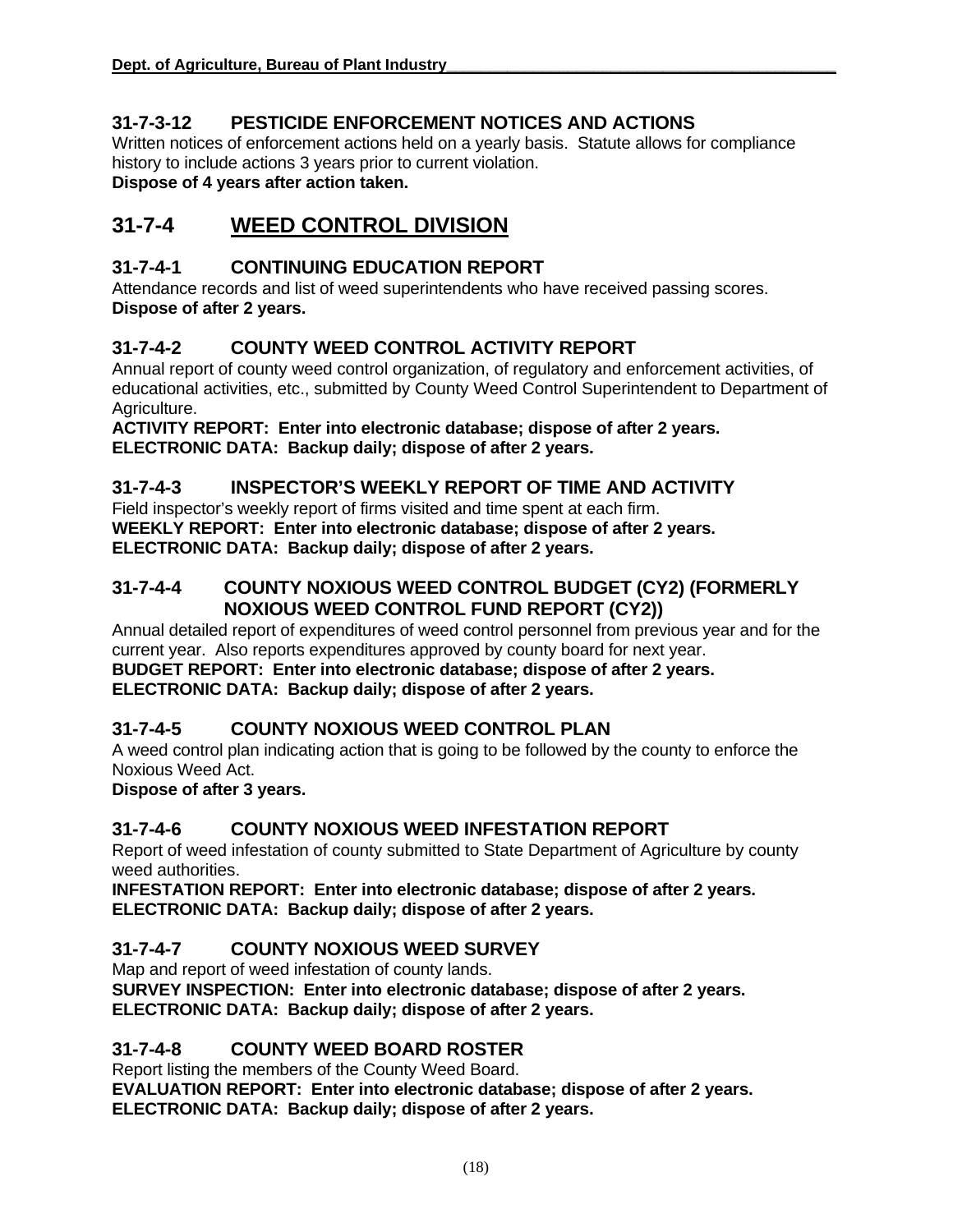#### **31-7-4-9 WEEDS OF THE GREAT PLAINS BOOK (FORMERLY NEBRASKA'S WEEDS BOOK)**

Published book for the identification of weeds that are common to the State of Nebraska. Copies of the book are sold to the general public on request.

**Transfer 4 copies to Library Commission, Publications Clearinghouse.**

**ALL OTHER COPIES: Dispose of remaining copies at the discretion of the Agency Head.** 

#### **31-7-4-10 WEEDS OF THE GREAT PLAINS BOOK ORDER FORM (FORMERLY NEBRASKA'S WEEDS BOOK PURCHASE ORDER)**

Order forms received from persons who have prepaid for copies of the Weeds of the Great Plains book. Record includes: date, amount enclosed, number of books ordered, and the name and address of ordering party.

**Dispose of after 5 years, provided audit has been completed.1** 

#### **31-7-4-11 WEEKLY REPORTS OF AREA SUPERVISORS**

Report of time, location and type of supervisor's work. **WEEKLY REPORTS: Enter into electronic database; dispose of after 2 years. ELECTRONIC DATA: Backup daily; dispose of after 2 years.** 

#### **37-7-4-12 WEED PROGRAM EVALUATION**

Annual report of County Weed Control Authority Activities.

**EVALUATIONS FORMS: Enter data into electronic database; dispose of after 2 years. ELECTRONIC DATABASE: Backup daily; dispose of after 2 years.**

## **MISCELLANEOUS RECORDS**

#### **DELETED RECORDS**

- 31-7-4-16 Authorization to Destroy Weeds (DNW 20)
- 31-7-3-3 Class 1 Pest Control Professional Permit
- 31-7-3-4 Class II Pest Control Professional Permit
- 31-7-4-12 Cooperative Agreement (DNW 18)
- 31-7-4-19 Cost of County Weed Control Authority Program
- 31-7-4-20 Eradicator Newsletter
- 31-7-2-2 Feed, Fertilizer and Lime Registration Report
- 31-7-2-3 Feed, Fertilizer and Lime Reregistration Report
- 31-7-4-18 Income Journal (DNW 22)
- 31-7-4-2 Individual Farm Record (DNW4)
- 31-7-4-13 Individual Notice (DNW 19)
- 31-7-4-14 Individual Notice Follow-up (DNW 19a)
- 31-7-4-9 Infestation Summary (DNW 14)
- 31-7-4-7 Noxious Weed City Survey (DNW 12)
- 31-7-4-15 Noxious Weed Control Agreement (DNW 19b)
- 31-7-4-10 Noxious Weed Observation Plots (DNW 15)
- 31-7-4-3 Noxious Weed Farm Survey (DNW8)
- 31-7-3-2 Private/Commercial Pesticide Applicator Recommendation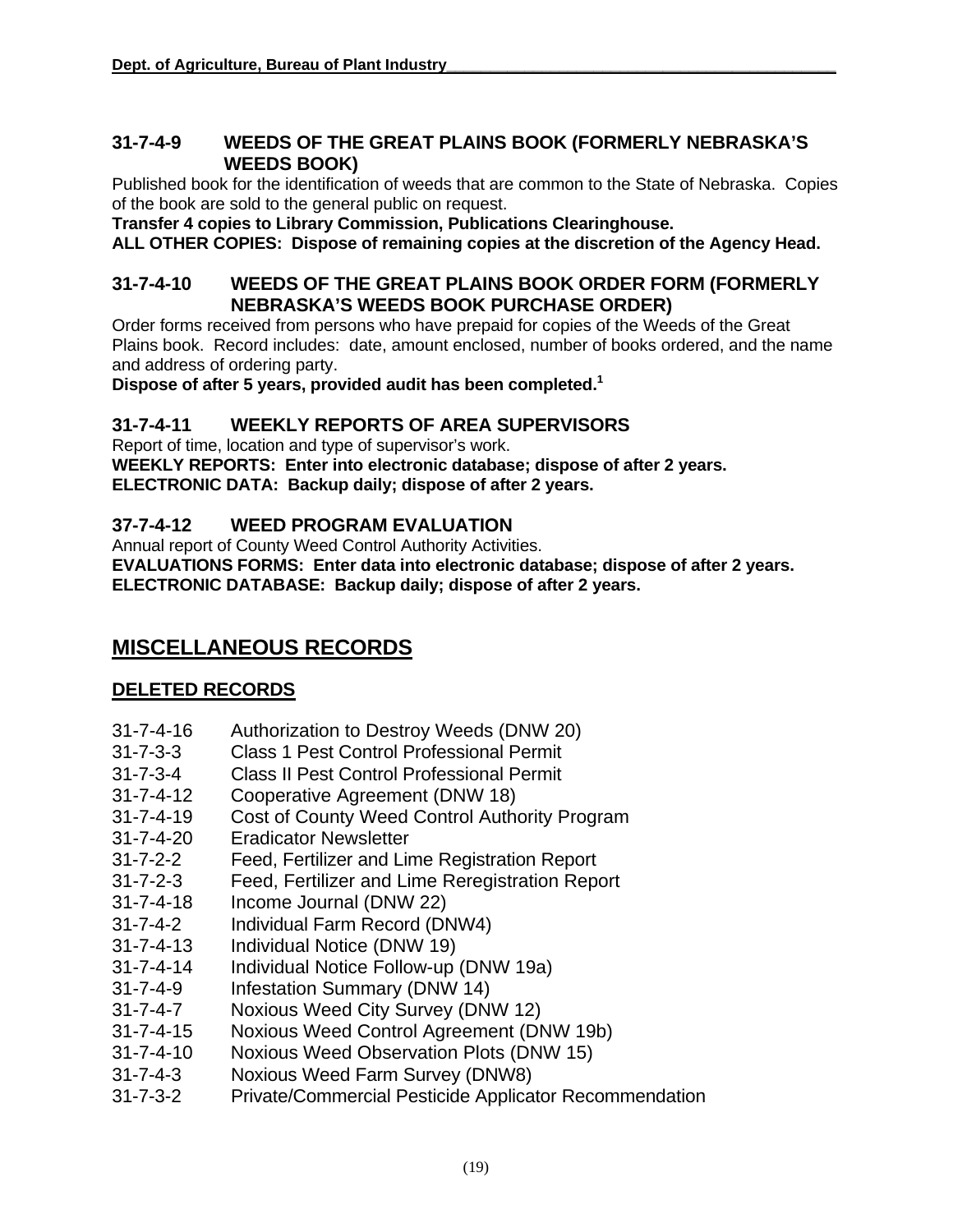- 31-7-4-11 Proof of Publication (DNW 17)
- 31-7-2-14 Semi Annual Summary Reports of All Feeds Tested by Laboratory
- 31-7-4-17 Statement of Cost of Destroying Weeds (DNW 21)
- 31-7-4-6 Statement of Service Performed (DNW11)
- 31-7-4-8 Suggested Bid Form for Chemicals for Weed Control (DNW 13)
- 31-7-4-5 Township Maps (DNW 10)

.

**NOTE** 

1. These records may be disposed of after the required retention period provided the audit of the Comprehensive *Annual Financial Report (CAFR) is complete and any required federal audit is complete, and all related audit comments have been resolved. Check with the organization that performed the audit, either the Auditor of Public Accounts or the federal cognizant agency, if there is a question whether resolution is complete.* 

*2. PERMANENT PAPER. ANSI/NISO Z39.48-1992 (R2002): Permanence of Paper for Publications and Documents in Libraries and Archives. This standard sets the criteria for coated and uncoated paper. It covers ph value, tear resistance, alkaline reserve and lignin threshold.*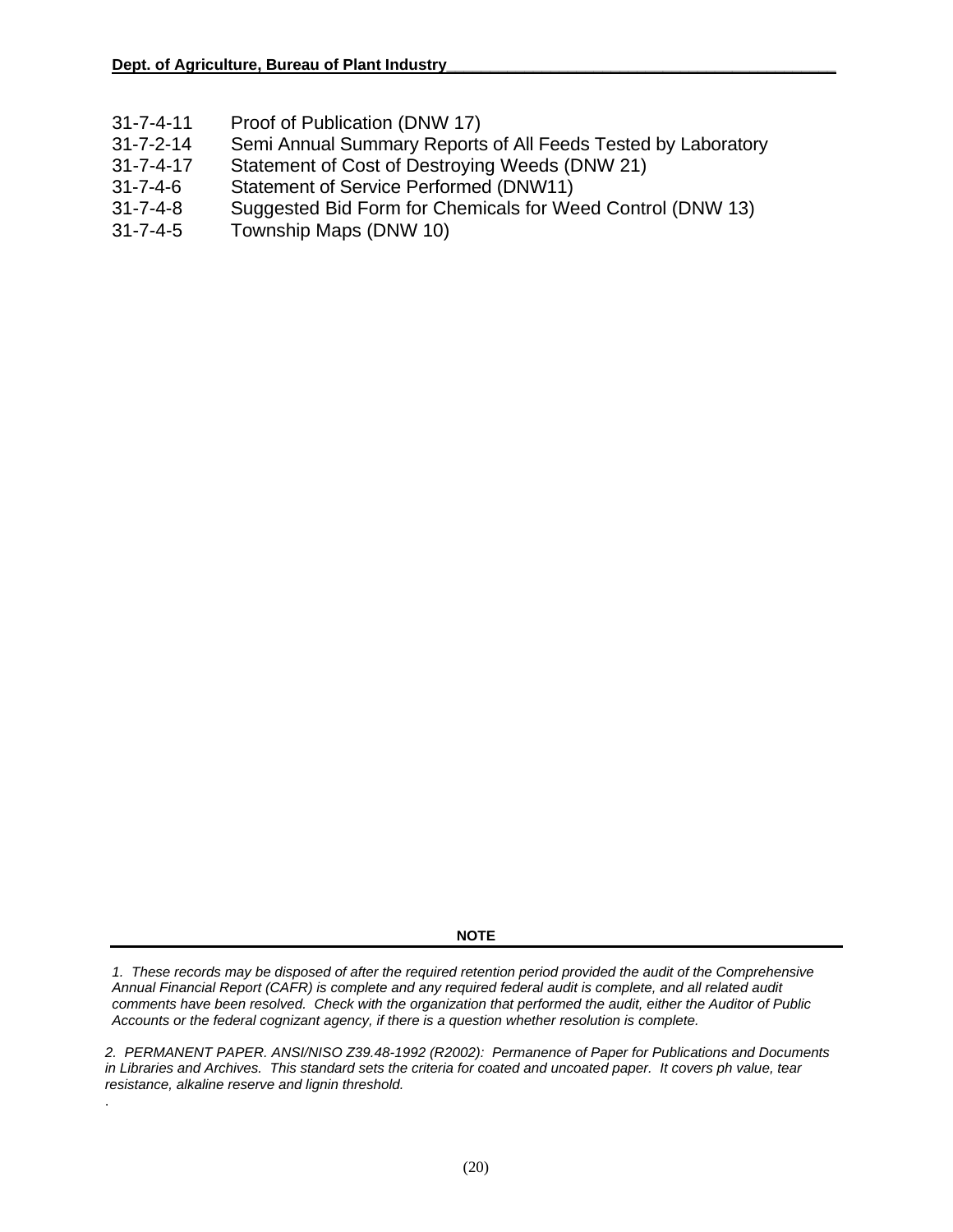### **REQUIRED INFORMATION:**

#### **In accordance with the Records Management Act, records of this agency have been disposed of under the authorization granted by the following schedule(s):**

| nave been angobed of anuel the authorization granted b<br>the Tonowing Sencutate (57. |                              |
|---------------------------------------------------------------------------------------|------------------------------|
| <b>SCHEDULE NUMBER(S) ONLY</b>                                                        | <b>TOTAL VOLUME DISPOSED</b> |
| (DO NOT INCLUDE SECTION AND ITEM NUMBERS)                                             | (SEE REVERSE)                |
|                                                                                       |                              |
|                                                                                       |                              |
|                                                                                       |                              |
|                                                                                       |                              |
|                                                                                       |                              |

#### **OPTIONAL INFORMATION (FOR YOUR USE ONLY):**

**You may include detailed information which will be useful to you in recording exactly what records were disposed of and under what authority. This might include such things as schedule section and item numbers, title of records, inclusive dates of records, etc. This information is not required to be filed with Records Management.**

| DATE | <b>SIGNATURE</b> |
|------|------------------|
|      |                  |
|      |                  |

#### **SEND ORIGINAL TO RECORDS MANAGEMENT. MAKE A PHOTOCOPY FOR YOUR RECORDS.** RMA 03006D